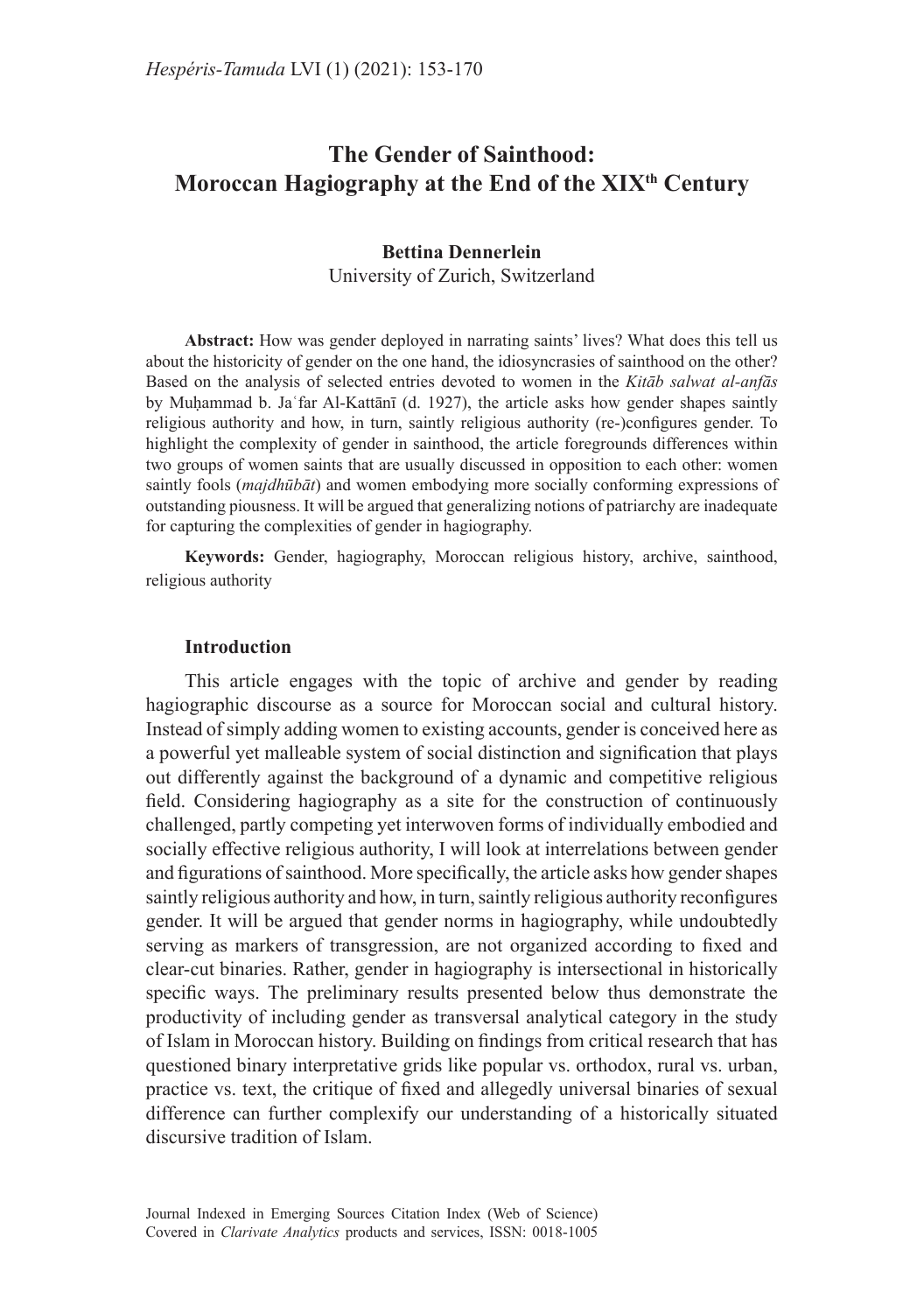#### **154 Bettina Dennerlein**

Several studies on Moroccan hagiography have looked at women saints in more or less detailed ways.<sup>1</sup> Most of the time, sainthood in women is interpreted to express either marginalization or exceptionalism. In his study on Sufism and sainthood, Scott Kugle comes to the following conclusion: "The real transgression of saintly women was not to develop an unconventional personal spiritual practice or experience mystical states; the real transgression was 'to go public' and enter the public arena of preaching, teaching, exhorting, and being visible. Only by going public did saintly women break all the cords of the safety net of being 'a good woman' in patriarchal society."2 Kugle has identified three "themes" applied to women saints in order to "rationalize" (or normalize) their breaking patriarchal norms: to construct a familial relationship to a male saint (1), to claim a spiritual connection to a male saint (2), or to inverse gender roles by masculinizing women saints  $(3)$ .<sup>3</sup> According to Kugle, the latter is the case of the famous *majdhūba* Sayyida Amīna (d. 960/1552-3) buried in Fez whose entry in the source selected here will be discussed in more detail below.<sup>4</sup> In contrast to Kugle's interpretation, I will argue that in spite of the generally hierarchic relationship between men and women, sainthood did not reflect universal decontextualized patriarchy. The specific forms of gendered transgression discernible from portrayals of women saints need to be scrutinized more closely in order to grasp their complexity and their significance.

In what follows, I will look at gender as an intrinsic part of religious discourse in general and hagiography in particular. For this purpose, gender is understood not only as a key element in organizing social relations<sup>5</sup> but also as a "primary way of signifying power."<sup>6</sup> In order to put the source selected here to critical textual analysis, I draw on Jacques Derrida's observations on archive and on Rey Chow's inquiry into the limitations of wanting to reveal hitherto

<sup>1.</sup> Like notably Scott Kugle, *Sufis and Saints' Bodies*, (Chapel Hill: University of North Carolina Press, 2007), 81-121; Jilali El Adnani, "Saintes et Majdūbātes," in *Cahiers de Recherche Centre Jacques Berques*, III (2005): 37-43; Ruggero Vimercati Sanseverino, *Fez et sainteté. De la fondation à l'avènement du protectorat (808-1912)* (Rabat: Centre Jacques Berque 2014; EAN électronique: 9791092046175 DOI: 10.4000/books.cjb.498), 478-506. For a comprehensive review of earlier relevant literature, see El Adnani, "Saintes et Majdūbātes," 37.

<sup>2.</sup> Kugle, *Sufis and Saints' Bodies*, 103.

<sup>3.</sup> Kugle, *Sufis and Saints' Bodies*, 108-9.

<sup>4</sup>. Kugle explains the fact that Sayyida Amīna's story nevertheless continued to be transmitted in hagiographic literature by the fact that accounts of her life link her experiences by way of miracles to the *jihād* against unbelievers (See Kugle, *Sufis and Saints' Bodies,* 104-8). While Kugle rightly points to the political role played by "saintly fools," outstanding political bravery and frankness were in no way limited to women (See El Adnani, "Saintes et Majdūbātes"; Abdelfattah Kilito, "Speaking to Princes: Al-Yusi and Mawlay Isma'il," in *In the Shadow of the Sultan. Culture, Power and Politics in Morocco*, ed. Rahma Bourquia and Susan G. Miller (Cambridge: Harvard University Press, 1999), 30-46.

<sup>5.</sup> See Pierre Bourdieu, *La Domination Masculine* (Cambridge: Polity, 2001); R.W Connell, *Masculinities* (Berkeley: University of California Press, 2015).

<sup>6.</sup> Joan W. Scott "Gender: A Useful Category of Historical Analysis," in *The American Historical Review* 91 (5) (1986): 1053-1075; 1067.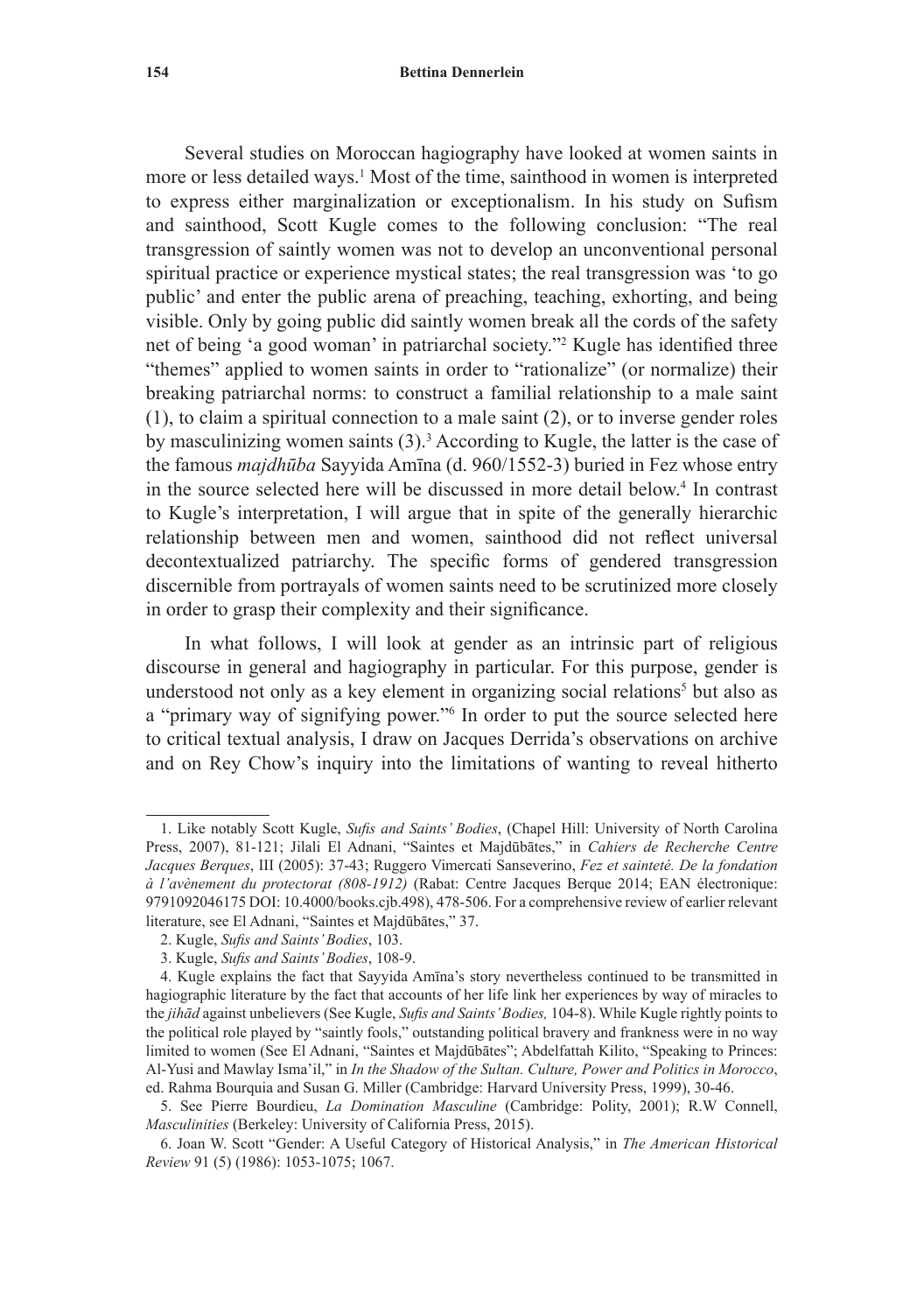concealed truths. According to Derrida, $\theta$  there does not exist unmediated and so-to-speak transparent access to an origin or original, but rather open-ended processes of (re-)reading and (re-)rendering. It is the inescapably unclear and unreliable character of the archive together with our drive to searching for it "right where it slips away"<sup>8</sup> that cause the fever or the trouble for which Derrida has coined the expression *mal d'archive*. Thus, breaking the "pact of authenticity" in accessing historical material, Derrida has opened up new grounds for textual analysis. Looking more specifically at the theoretical dilemmas of studying the marginalized "other-as-oppressed-victim"<sup>9</sup> in a postcolonial perspective, Chow points to the conundrum of representation in endeavors to uncover or resurrect a supposedly authentic native and/or female voice. Building on these critical interventions, instead of aspiring to reconstruct a comprehensive picture of the life stories less so the experiences of saintly women, I determinedly limit the ambition of my investigation to examining the textual production of gendered and gendering forms of sainthood as part of processes of negotiating religious authority.

## **1. Sainthood and the specter of "Moroccan Islam"**

My choice to focus here on a major biographical work by the famous Moroccan scholar and Sufi Muḥammad b. Jaʿfar al-Kattānī (d. 1927) devoted to the lives of venerable persons buried in the city of  $Fez$ ,<sup>10</sup> raises additional questions as to the issue of critical contextualization – both in terms of historical background as well as in terms of existing conceptual repertoires and paradigms.

As any study on Moroccan religious history, the present article risks being haunted by the specter of "Moroccan Islam." This is all the more true since it was a figure of sainthood, the *murābiṭ* or rather the *marabout*, that was seen to epitomize the allegedly locked and parochial type of Islam prevalent in Morocco. While dating back to the French colonial period, $11$  the idea of Moroccan Islam, even when nuanced or partially if not wholly rejected, continues its ambivalent

<sup>7.</sup> See Jacques Derrida and Eric Prenowitz, "Archival Fever: A Freudian Impression," in *Diacritics* 25 (2) (1995): 9-63.

<sup>8.</sup> Derrida and Prenowitz, "Archival Fever," 57.

<sup>9.</sup> Rey Chow, "Where Have all the Natives Gone," in *Feminist Postcolonial Theory. A Reader*, ed. Reina Lewis and Sara Mills (New York and London: Routledge, 1994), 326.

<sup>10.</sup> Muḥammad b. Jaʿfar b. Idrīs Al-Kattānī, *Kitāb Salwat al-Anfās wa-Muḥādathāt al-Akyās biman Uqbira min al-ʿUlamāʾ wa-ṣ-Ṣulaḥāʾ bi-Fās*, ed. Abdallāh al-Kāmil b. Muḥammad aṭ-Ṭayyib al-Kattānī, Ḥamza b. Muḥammad aṭ-Ṭayyib al-Kattānī and Muḥammad Ḥamza b. Muḥammad ʿAlī al-Kattānī, I-III (Casablanca: Dār ath-Thaqāfa , 2004).

<sup>11.</sup> Alfred Bel, *La religion musulmane en Berbérie: Esquisse d'histoire de sociologie religieuse* (Cambridge: Cambridge University Press, 2010); Octave Depont and Xavier Coppolani, *Les confréries religieuses musulmanes* (Algiers: A. Jourdan, 1897); Émile Dermenghem, *Le culte des saints dans l'Islam maghrébin* (Paris: Gallimard, 1954); Georges Drague, *Esquisse d'histoire religieuse du Maroc* (Paris: Peyronnet, 1951).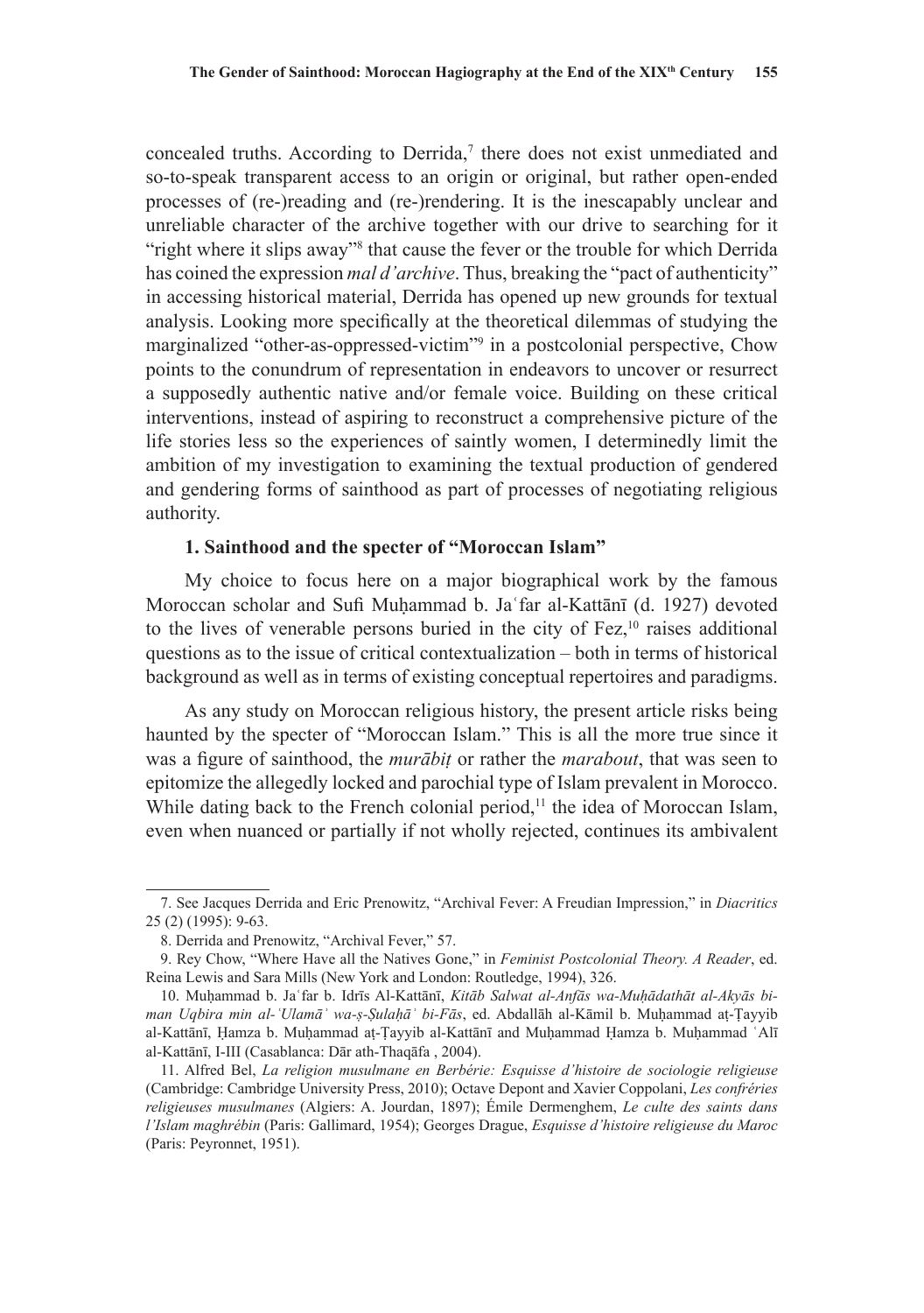afterlife in studies of Islam in Morocco.<sup>12</sup> Debates on how to deal with the legacy of colonial knowledge production and its post-colonial reception do not diminish – neither in Morocco nor in international academic circles. Re-reading colonial as well as later works together with original sources from different periods of Moroccan religious history in a perspective of *longue durée*, Mohamed El Mansour (2020) pleads for a historicization of findings and paradigms. Focusing on the modern and contemporary period, Edmund Burke<sup>13</sup> points to the colonial invention of Moroccan Islam. He thereby once more rightly underlines the important role played by colonialism in orienting studies on North Africa. Yet, the metaphor of invention might be misleading here. On the side of the colonizer, Moroccan Islam was indeed a powerful discourse supported not only by epistemic, but also by political, administrative, and military devices. On the side of the colonized, Moroccan Islam took shape over time as an imagined community in the sense of Benedict Anderson's definition of nation.14 Recent studies based on primary sources have convincingly argued that social cohesion and novel forms of political mobilization before and after the imposition of the French and the Spanish protectorates in 1912 were in effect enabled and mediated through Islamic legal debates and religious scholarship.15 Hence, from the perspective of social and cultural history, Moroccan Islam has to be understood as a contingent, highly complex and contested phenomenon. The problem thus consists less in dealing with historical particularities than in an explanatory model that, based on essentializing and/or culturalizing assumptions, de-historicizes and decontextualizes its object of study.

A related question that needs to be at least briefly tackled is the status of textual sources and their interpretation – especially since studies of Islam in

<sup>12.</sup> See for instance Dale F. Eickelman, *Moroccan Islam: Tradition and Society in a Pilgrimage Center* (Austin: University of Texas Press, 1976); Clifford Geertz, *Islam Observed. Religious Development in Morocco and Indonesia* (New Haven/London: Yale University Press, 1968); Ernest Gellner, *Muslim Society* (Cambridge, New York, Melbourne: Cambridge University Press, 1981); Abdellah Hammoudi, *Master and Disciple. The Cultural Foundations of Moroccan Authoritarianism* (Chicago/London: University of Chicago Press, 1997); Zakaria Rhani, "Le chérif et la possédée. Sainteté, rituel et pouvoir au Maroc," *L'Homme* 190 (2009); and *Le pouvoir de guérir. Mythe, mystique et politique au Maroc* (Leiden: Brill, 2014).

<sup>13.</sup> Edmund Burke, *Ethnographic State: France and the Invention of Moroccan Islam* (Oakland: University of California Press, 2014).

<sup>14.</sup> Benedict Anderson, *Imagined Communities* (London: Verso, 1983).

<sup>15.</sup> For instance, Sahar Bazzaz, *Forgotten Saints. History, Power, and Politics in the Making of Modern Morocco* (Cambridge: Cambridge University Press, 2010); Bettina Dennerlein, *Religion als Reform*, (Berlin: Klaus Schwarz Verlag, 2018); David Hart, "The Saint and the schoolmaster, or Jbala Warlord and Rifian Reformer Revisited: Conflicting Views of Islam in a Confrontation and Power Clash in Colonial Northern Morocco, 1924-25," in *The Journal of North African Studies* 6 (2) (2001): 29-60; Sanseverino *Fez et Sainteté*; Emilio Spadola, "The Scandal of Ecstasy: Communication, Sufi Rites, and Social Reform in 1930s Morocco," in *Contemporary Islam* 2 (2) (2008): 119-38; Etty Terem, "Redefining Islamic Tradition: Legal Interpretation as a Medium for Innovation in the Making of Modern Morocco," in *Islamic Law and Society* 20 (4) (2013): 404-54, and *Old Texts, New Practices: Islamic Reform in Modern Morocco* (Stanford: Stanford University Press, 2014).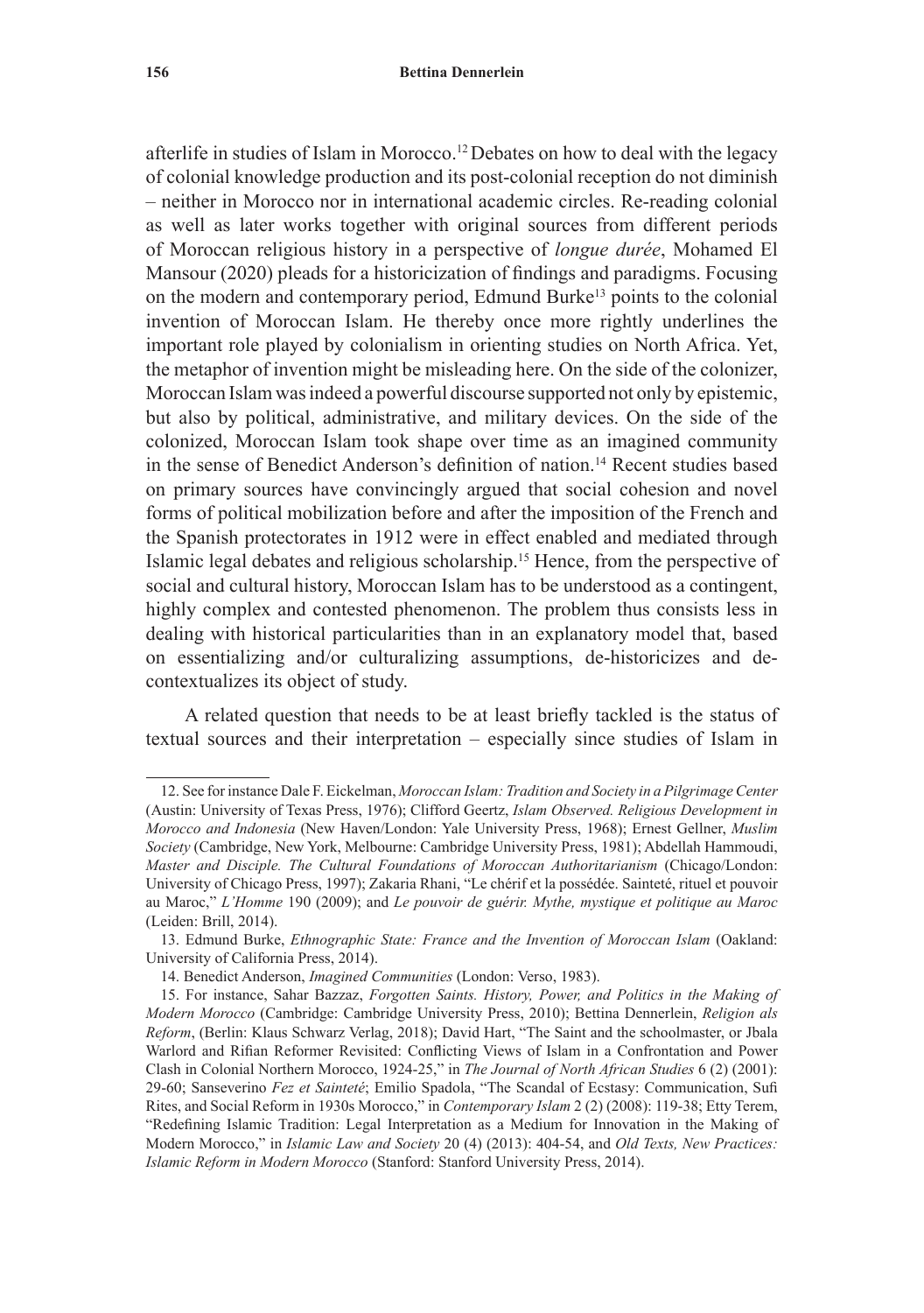Morocco tend to be strongly influenced by anthropological approaches that privilege oral forms of expression and observable practices. Anthropological research, as comprehensively explored by Burke,<sup>16</sup> often builds on French colonial interpretations though in critical ways.17 Drawing on Talal Asad's notion of Islam as discursive tradition set out in his article "The Idea of an Anthropology of Islam"18 proves helpful for bringing texts back in. In this essay, Asad reviews some of the most influential references for studies of Islam in Morocco pointing to the problematic conceptual presuppositions that determine interpretation of motifs, meanings and effects related to religion.<sup>19</sup> In this context, Asad challenges Ernest Gellner's notion of "Muslim society"20 for its mode of interpretation that moves from supposedly opposed preconceived types of social order (urban vs. tribal) to corresponding forms of Islam (scriptural orthodoxy vs. popular Islam) and of religious styles (doctor vs. saint). Another major work from anthropology critically examined by Asad is Clifford Geertz' "*Islam observed.*"21 In this case, according to Asad, the mode of interpretation moves from an allembracing worldview and a motivating structure to locally specific expressions of Islam. To put it simply, the main point of Asad's critique is the following: if religion is interpreted to express a reality beyond itself – a specific form of social organization or a worldview – Islamic behavior appears as "*drama*"22 or "*readable gesture*"23 that needs to be deciphered in light of predefined models of society or worldviews. Asad is equally critical of historian Abdallah Laroui's<sup>24</sup> study of Moroccan religious culture in the XIX<sup>th</sup> and early XX<sup>th</sup> centuries inspired by ideology critique – again producing a dichotomy between social reality (or history) and religious discourse (or ideology). In contrast, Asad emphasizes the socio-historical and political nature of religion itself. "A tradition consists essentially of discourses that seek to instruct practitioners regarding the correct form and purpose of a given practice that, precisely because it is established, has a history. These discourses relate conceptually to *a past* (…) and *a future*

<sup>16.</sup> Burke, *Ethnographic State*.

<sup>17.</sup> On the reception of colonial knowledge in the anthropology of Moroccan Islam see also Dennerlein, *Religion als Reform*, 35-54.

<sup>18.</sup> Talal Asad, "The Idea of an Anthropology of Islam," in *The Social Philosophy of Ernest Gellner*, ed. John A. Hall and Ian Jarvie (Amsterdam/Atlanta: Rodopi, 1996), 381-403.

<sup>19.</sup> Asad, "The Idea of an Anthropology of Islam," 395. For other critical examinations of major anthropological contributions to the study of Islam in Morocco see Abdellah Hammoudi, "Segmentarité, stratification sociale, pouvoir politique et sainteté. Réflexions sur les thèses de Gellner," *Hespéris-Tamuda* 15 (1974): 147-79 and also its "Segmentarity, Social Stratification, Political Power and Sainthood: Reflections on Gellner's Theses," *Economy and Society* 9, 3 (1980a): 279-303; Henry Munson, *Religion and Power in Morocco* (New Heaven, London: Yale University Press, 1993).

<sup>20.</sup> Gellner, *Muslim Society*.

<sup>21.</sup> Geertz, *Islam Observed*.

<sup>22.</sup> Asad, "The Idea of an Anthropology of Islam," 388.

<sup>23.</sup> Asad, "The Idea of an Anthropology of Islam," 389.

<sup>24.</sup> Abdallah Laroui, *Les origines sociales et culturelles du nationalisme marocain: 1830-1912* (Paris: Maspéro, 1977).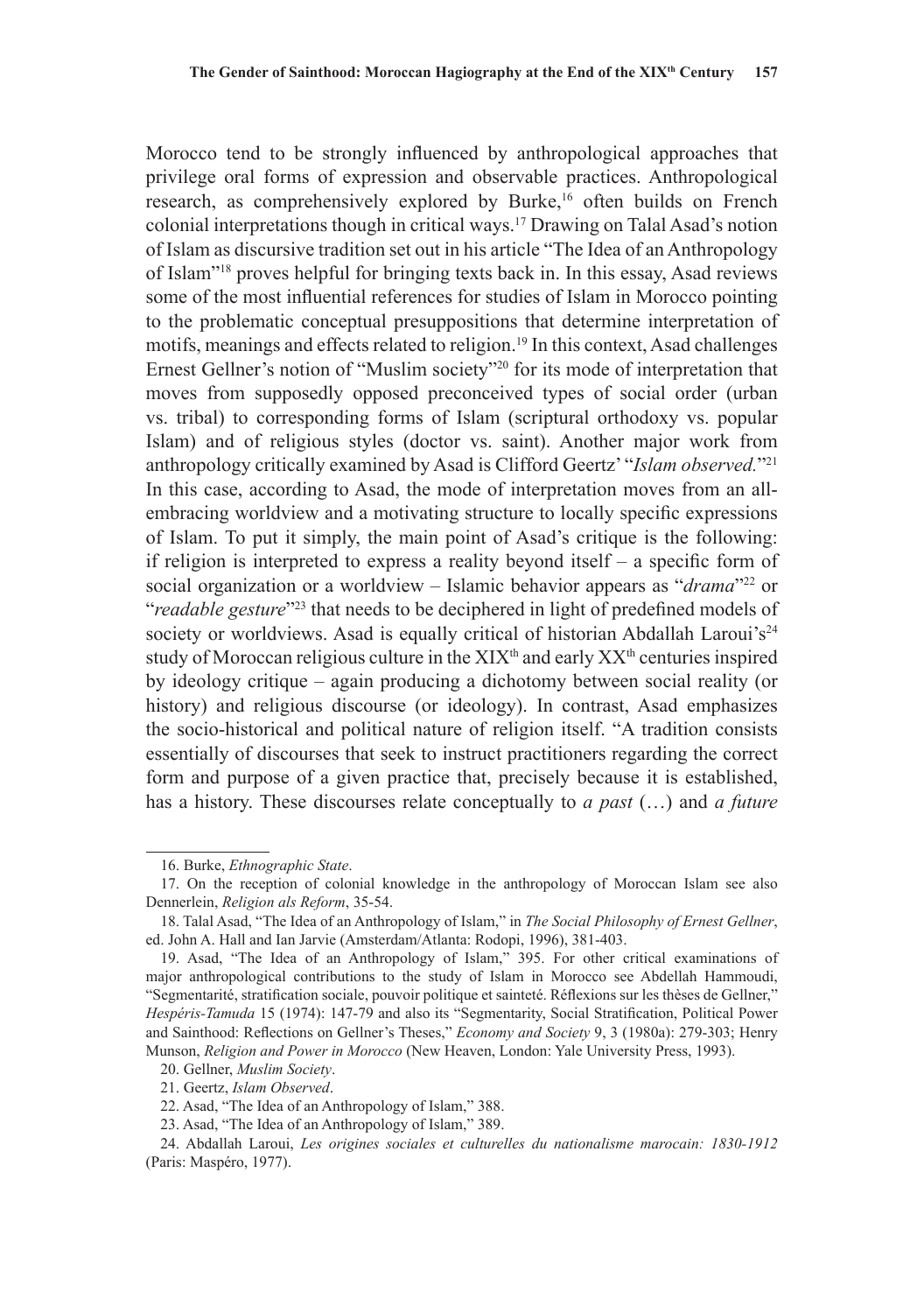#### **158 Bettina Dennerlein**

(…) through *a present* (…)."25 According to Asad, there exists a plurality of traditions in or rather of Islam: "A practice is Islamic because it is authorized by the discursive traditions of Islam, and is so taught to Muslims whether by an *'alim*, a *khatib*, a Sufi *shaykh*, or an untutored parent."26 Again, according to Asad, "(…) orthodoxy is not a mere body of opinion but a distinctive relationship – a relationship of power."27

Building on Asad, Islamic discourse is understood here to consist of hierarchically organized social relations with texts and practices being interwoven in multiple ways. Texts expose and organize the specific cultural as well as social capital of religious scholarship.28 While intervening in contentious debates inside the religious field, scholarly texts also appeal to a larger public they seek to instruct thereby creating bonds beyond the confines of the learned elite. Thus, they create support for socially effective forms of religious authority to emerge across different realms.29 Explicitly connecting and engaging with both, highly complex issues of scholarly concern and widespread practices, hagiography offers itself as an excellent source for studying the intricacies in the making of religious authority. Hagiography strongly resonates with struggles over controlling the mobilizing force of religious discourse in moments of protest and/or crisis in the period under consideration.30 Connecting socially established forms of saintly behavior to scholarly standards of orthodox validity, it played a crucial role in articulating and organizing religious authority. Given the importance of Islamic discourse for the mediation of power in pre-protectorate Morocco, debates about religious authority were of immediate societal and political concern, especially under conditions of colonial expansion.<sup>31</sup> What is so far largely lacking is a discussion of the role played by gender – not as separate topic but as an intrinsic dimension of Islamic discourse in general and hagiography in particular.

As far as the history of the latter is concerned, Vincent Cornell's study "*Realm of the Saint*," based on an extremely rich collection of Moroccan original sources, has powerfully debunked the colonial vision of the so-called *marabout*. According to Cornell, the widespread phenomenon of venerating saints, far from resulting from the resilience of pre-Islamic traditions, was actually part of developments in mainstream Sunni Sufism inspired by the model of emulating the prophet Muḥammad (or the "Muḥammadan Way").<sup>32</sup> Consequently, contrary

<sup>25.</sup> Asad, "The Idea of an Anthropology of Islam," 398.

<sup>26.</sup> Ibid., 399.

<sup>27.</sup> Ibid.

<sup>28.</sup> For the notion of capital see Pierre Bourdieu, "The Forms of Capital," in *Cultural Theory: An Anthology*, ed. Imre Szeman and Timothy Kaposy (Oxford: Wiley-Blackwell, 2011), 81-93.

<sup>29.</sup> Dennerlein, *Religion als Reform*.

<sup>30.</sup> Bazzaz, *Forgotten Saint*; Dennerlein, *Religion als Reform*; Spadola, *Scandal of Ecstasy*.

<sup>31.</sup> Dennerlein *Religion als Reform*, 57-90.

<sup>32.</sup> Vincent Cornell, *Realm of the Saint: Power and Authority in Moroccan Sufism* (Austin: University of Texas Press, 1998), 196-229.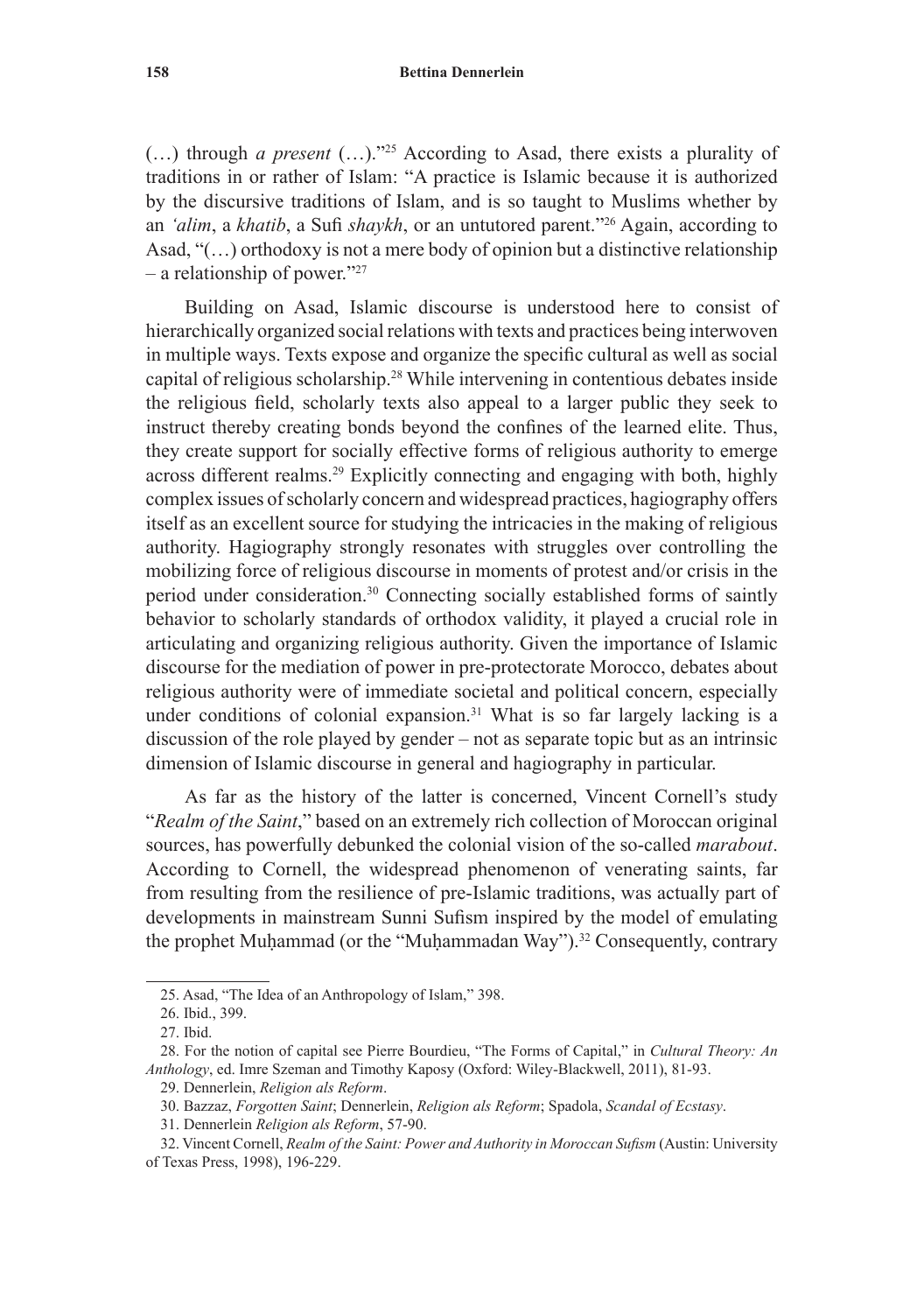to earlier accounts that portrayed developments since the  $15<sup>th</sup>$  century as a period of religious decay, Cornell has demonstrated that the emergence and evolution of sainthood and Sufism in Morocco were actually shaped by orthodox scripturalist traditions and supported by a dynamic scholarly network reaching out to the learned centers of the Muslim world.

On the level of concepts, Cornell has identified eight ideal types of sainthood that emerge from hagiographic literature: the *ṣāliḥ* (representing ethical authority), the *qudwa* (representing exemplary authority), the *watad* (representing juridical authority), the *murābiṭ* (representing social authority), the *shaykh* (representing doctrinal authority), the *ghawth* (representing generative authority), the *imām* (representing religio-political authority), and, last but not least, the *qutb* (representing inclusive authority).<sup>33</sup> According to Cornell, several of these notions were usually employed jointly to describe individual saints, a fact that indicates not only the complexity and the composite character of sainthood but also the inclusive nature of hagiography as a learned tradition. For the urban context, Cornell has specifically stressed the central role played by the *ṣāliḥ*: "As a member of society, the *ṣāliḥ* is a morally upstanding and socially constructive individual who performs visible acts of piety and works for the betterment (*iṣlāḥ*) of himself and his fellow believers."34

Over the centuries, the *ṣāliḥ* seems to have continued to represent a key figure of embodied religious authority as indicated by the full title of the source selected here which reads "*Kitāb Salwat al-Anfās wa-Muḥādathāt al-Akyās bi-man Uqbira min al-ʿUlamāʾ wa-ṣ-Ṣulaḥāʾ bi-Fās.*"35 At the same time, the spectrum of naming and classifying sainthood varies over time and according to place being accompanied by contentious arguments over the legitimacy of certain types of sainthood or saintly behavior. This situation continued to produce polemical writings on the issue well into the period under consideration here.<sup>36</sup> Controversies often opposed supporters of strict compliance to Islamic law and legal scholarship to those who also approved of other forms of discernment acquired by non-discursive means and the specific forms of authority attached to them. A particularly contested figure in this respect was the saintly fool (*majdhūb*/ *majdhūba*) or senseless saintly fool (*majdhūb bahlūl*/*majdhūba bahlūla*). This figure, whose exceptionality was seen to result from her or his divine attraction (*jadhb*), was closely associated with all kinds of flagrant transgression of legal as

<sup>33.</sup> Cornell, *Realm of the Saint,* 277-85.

<sup>34.</sup> Cornell, *Realm of the Saint*, 6.

<sup>35.</sup> Kattānī, *Kitāb Salwat al-Anfās*. For a comprehensive analysis of this text see Dennerlein, "Asserting Religious Authority,"; Dennerlein, *Religion als Reform*, 171-84.

<sup>36.</sup> Sanseverino, *Fez et sainteté,* esp. 478-506; Dennerlein, "Asserting Religious Authority in Late 19th/Early 20th Century Morocco. Muḥammad b. Jaʿfar al-Kattānī (d. 1927) and his Kitāb Salwat al-Anfās," in *Speaking for Islam. Religious Authorities in Muslim Societies*, ed. Gudrun Krämer and Sabine Schmidtke (Leiden: Brill, 2006); Dennerlein, *Religion als Reform*,160-185.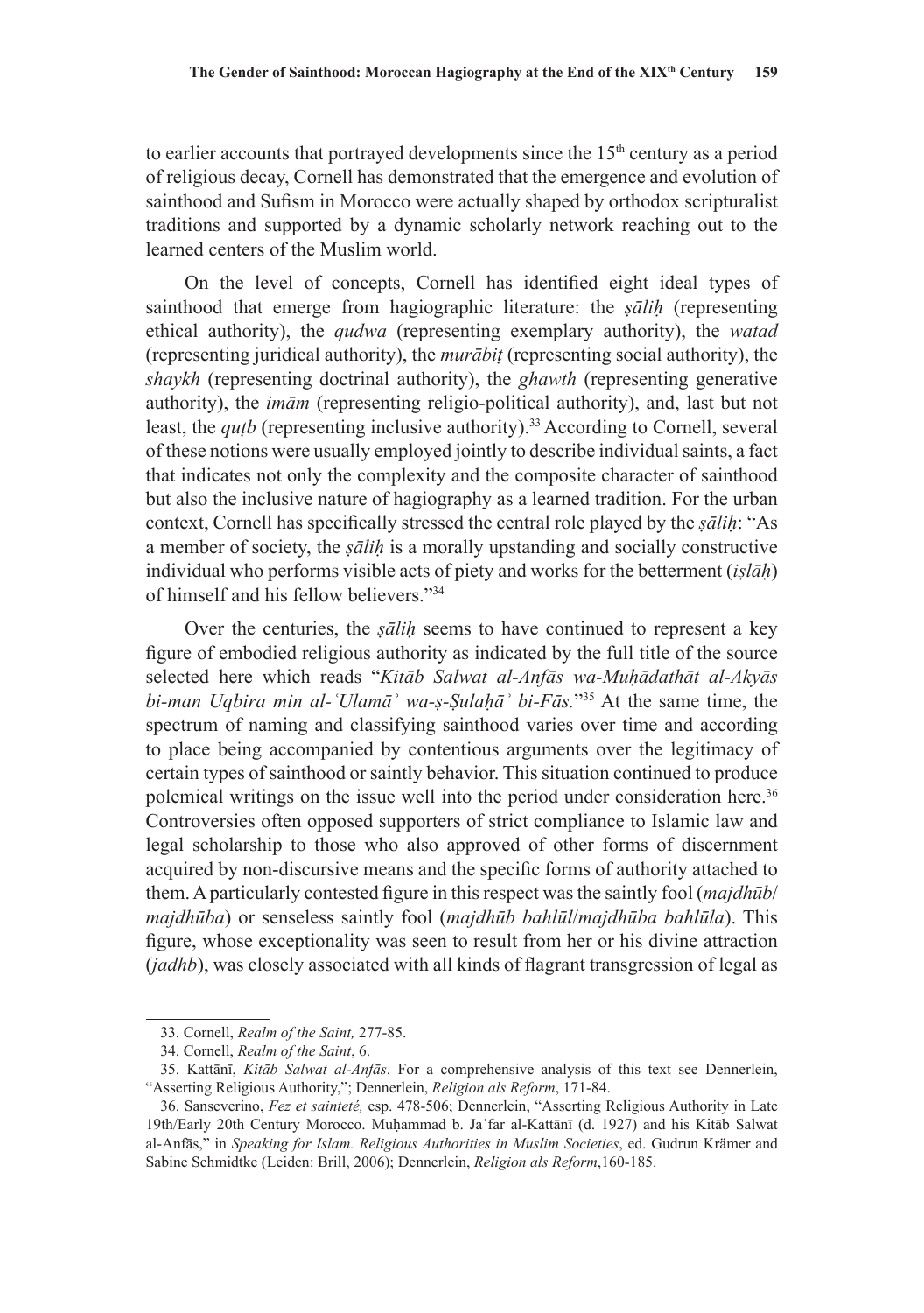well as social norms – not least those delineated by gender.<sup>37</sup> However, as will be demonstrated below, gendered transgression was in no way restricted to specific types of sainthood.

### **2. Gendered transgression in saintly performances**

In order to more closely explore the role played by gender in sainthood, I will now turn to first findings from a close reading of entries devoted to women from the "*Kitāb Salwat al-Anfās*."

How was gender as a historically situated system of social distinction deployed in narrating women saints' lives? How did gender (re-)orient readings of sainthood? Obviously, sexual difference was one of the basic forms of hierarchically organized social distinction in pre-colonial Morocco. Moreover, gender clearly determined both access to the religious field as well as the position of venerability an individual could acquire. In the source selected here as in comparable collections, entries devoted to men exceedingly outnumber those devoted to women (50 out of a total of 1881). According to the "*Kitāb Salwat al-Anfās*," certain forms of authority, notably those linked to formal education in the discursive sciences and/or to manifestations of political power expressed by figures such as the *faqīh*, the *ghawth*, or the *imām*, were apparently unattainable for women. Also, entries on women from the "*Kitāb Salwat al-Anfās*," while varying among themselves in length between some lines to slightly over a page, generally occupy less than the average space reserved for male religious figures. In addition, women are recurrently portrayed as serving male religious authorities – especially inside the house. Yet, practicing and displaying submission to an established master could also be a means for men as well as for women to enhancing their own prestige.<sup>38</sup> Furthermore, patterns of sainthood for women were not confined to roles of serving. As in the case of men, the "*Kitāb salwat al-anfās*" documents a rich variety of figurations of religious authority embodied by women.

Women saints were not a homogeneous group. Entries from the "*Kitāb salwat al-anfās*" clearly indicate a correlation of social status (descent from a venerated lineage as opposed to humble or unknown origin) with specific types or sub-types of religious authority that in turn entailed specific forms and degrees of gendered transgression among saintly women. Women from acknowledged families were more likely to display forms of religious authority that did not openly infringe upon requirements of Islamic law and accepted gender norms. This observation ties in with findings from El Adnani's study on female saints in Moroccan hagiography. El Adnani has especially focused on the contrast between the figure of *majdhūba* and more sober manifestations of sainthood represented

<sup>37.</sup> Sanseverino, *Fez et sainteté*, 505-510; El Adnani, "Saintes et Majdūbātes,"; Kugle, *Sufis and Saints' Bodies*, 103-16.

<sup>38.</sup> Hammoudi, *Master and Disciple*.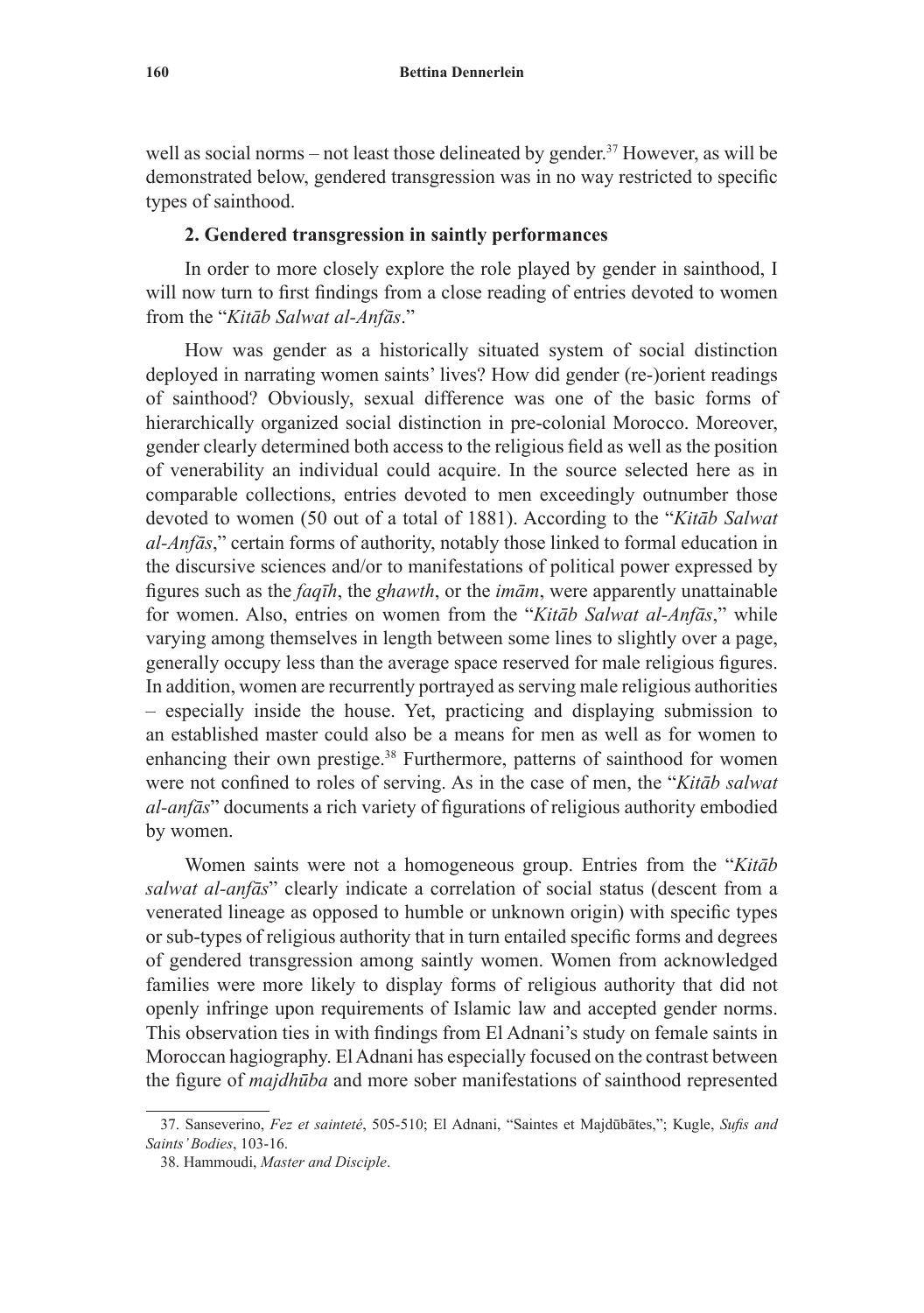by learned and/or Sufi women.<sup>39</sup> However, specific types of sainthood were by no way limited to women from particular social groups. Moreover, religious venerability enhanced the position of individual women thereby altering their status in society. Differences between women in the religious field are already apparent from the ways in which they are addressed in the "*Kitāb salwat alanfās*." Apart from the widely used term of *sayyida* found in a large majority of entries devoted to women, the terms *lallā*, *sharīfa*, and *al-marʾa* also occur. Concepts employed more specifically to distinguish different forms of religious authority range from *ṣāliḥa* (representing socially constructive ethical authority) and *ʿālima* (representing knowledge in the discursive sciences, usually transmitted by male kin) over *ʿārifa* (representing mystical authority acquired most of the time yet not exclusively either through male kin or through unrelated male saints) and *waliyya* (representing closeness to God) to *majdhūba*. Typically, as is the case for male saints, several concepts are used concomitantly.

As far as the author selected here is concerned, I have elsewhere exposed the dynamic yet meaningfully organized plurality of forms of religious authority that emerges from his work more generally.40 Hagiographical and biographical texts in particular, while extensively drawing on earlier sources and following established standards of genre, allowed al-Kattānī to finely nuance and adjust notions of authority cutting across dichotomous schemes such as orthodox vs. popular, refined vs. parochial or reformist vs. traditionalist as they are often applied in studies on Islam and religious scholarship in Morocco. This complexity is mirrored by the profile and itinerary of the author himself. A famous *ʿālim* and *muḥaddith*, Muḥammad b. Jaʿfar al-Kattānī, was born in the city of Fez in 1857/58 into a family of prominent Idrissid descendants from the Prophet Muḥammad (*shurafāʾ*).41 His father, Jaʿfar b. Idrīs, was a highly estimated scholar who belonged to the first rank of leading authorities of his hometown. Al-Kattānī himself, while having been well-connected to a broad range of Sufi brotherhoods both locally and transregionally, joined the scholarly elite of Fez at a very early age. In addition, he maintained strong familial as well as spiritual ties with the influential yet at times notorious *Kattāniyya* Sufi brotherhood but personally stood aside from the political conflicts concerning the latter. Al-Kattānī travelled extensively and spent the last part of his life first in Medina and then in Damascus before returning to Fez shortly before his death. Given the complexity of his profile and itinerary, the image drawn of the author in existing research is somehow contradictory. Characterizations range from representative of Moroccan traditionalism<sup>42</sup> to early modernist *salaft*.<sup>43</sup> In official biographies

<sup>39.</sup> El Adnani, "Saintes et Majdūbātes."

<sup>40.</sup> Dennerlein, "Asserting Religious Authority"; Dennerlein, *Religion als Reform*.

<sup>41.</sup> On the life and work of the author see Dennerlein, *Religion als Reform*, 127-36, 148-60.

<sup>42.</sup> According to Abdallah Laroui, *Les origines sociales et culturelles*, 109.

<sup>43.</sup> According to ʿAbdelilāh Balqazīz, *Al-khiṭāb al-iṣlāḥī fī l-Maghrib: At-takwīn wa-l-maṣādir 1844-1918* (Beirut: Dār al-Muntakhab al-ʿArabī, 1997), 152.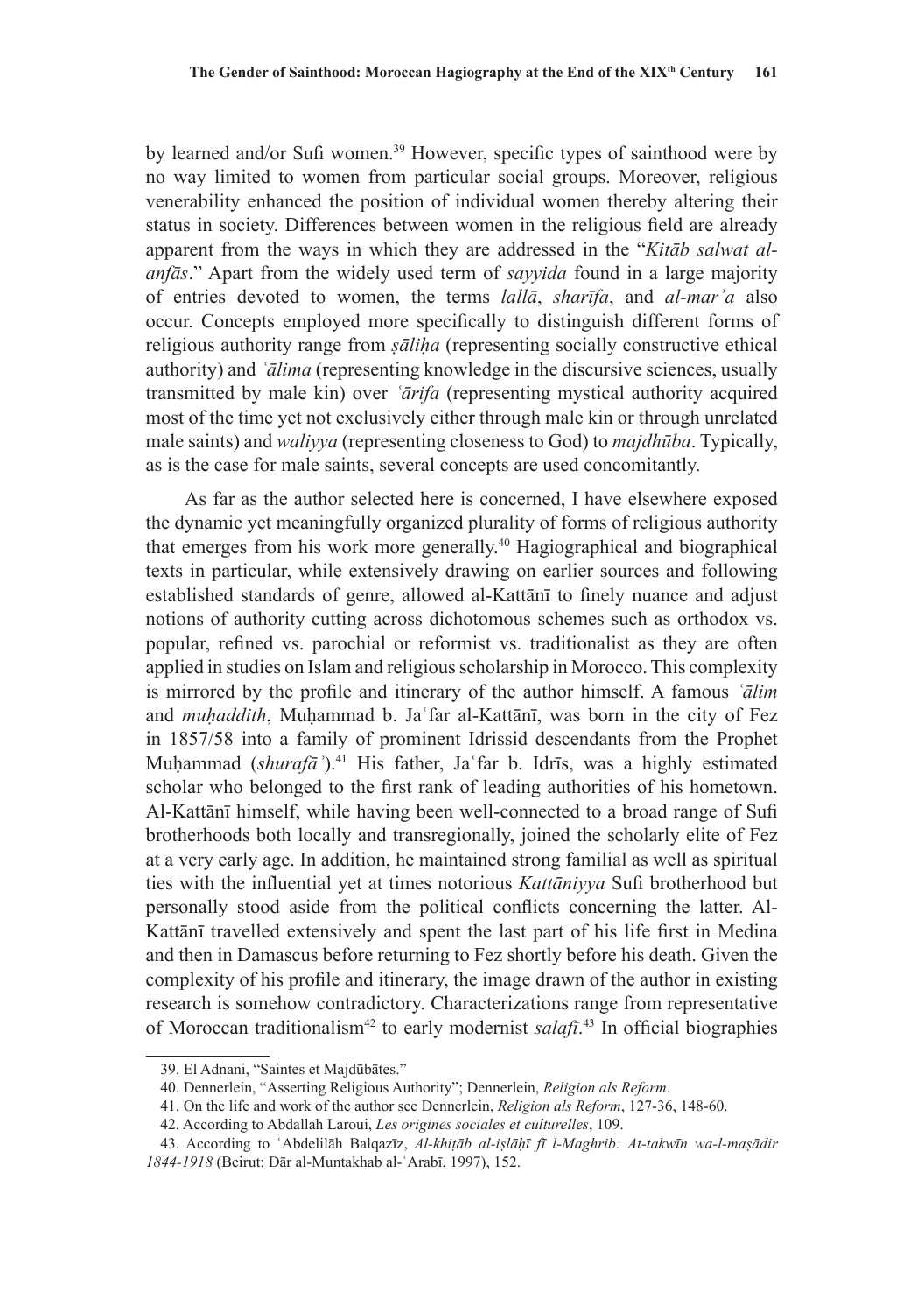written by members of his family, al-Kattānī is portrayed as both a religious reformist and a constitutionalist.<sup>44</sup>

The text under consideration here was first published as a lithograph in 1316 (1898/1899) only three years after its completion. The full title of the book – "*Kitāb Salwat al-Anfās wa-Muḥādathāt al-Akyās bi-man Uqbira min al-ʿUlamāʾ wa-ṣ-Ṣulaḥāʾ bi-Fās*" – already points to the author's ambition to give proof of his mastering the refinements of a highly elaborate and erudite scholarly genre. Al-Kattānī is said to have worked on it over a period of fifteen years. As clearly conveyed by the extensive introduction on the veneration of saints, with this book al-Kattānī intervened in ongoing contentious debates over moral decay and "blameworthy innovations" (*bidʿa*). The introduction treats at length earlier discussions on the legitimacy of visiting the tombs of saints and other venerable persons while explaining in detail Islamic legal concerns and rules to be observed on this occasion.45Having arranged the entries according to the location of tombs proceeding from the mausoleum of Idrīs II at the center of the old city, al-Kattānī not only inscribes the urban space of the city of Fez into saintly landscape. He thereby also reaffirms the dominant position held by Idrissid *shurafāʾ* to which his family belonged. What remains so far unexplored is how gender is deployed in al-Kattānī's panoply of sainthood guiding its cultural readability.

Entries devoted to women follow the same logic of topographical order and narrative structure as those devoted to men. Generally speaking, the biographical accounts in the "*Kitāb Salwat al-Anfās*" set out a vast conceptual spectrum of religious authority in order to translate popular accounts of all sorts of saintly behavior into the idiom of learned scholarly discourse. Quoting numerous earlier sources, al-Kattānī loosely joins reports and anecdotes about individual figures relaying information about descent, dates of birth and death as well as localities if known. In order to highlight the complexity of gender in sainthood, I will more systematically look at differences *within* two groups of women saints that are usually discussed in opposition to each other: women saintly fools (*majdhūbāt*) on the one hand, women embodying more socially conforming expressions of outstanding piousness on the other. Due to the lack of studies on gender relations and gender ideology in pre-colonial Morocco, gender norms can only be approximately measured against standards of Islamic law as expressed in religious legal texts.

The famous *majdhūba* Sayyida Āmina (d. 1552/3)<sup>46</sup> shortly mentioned in the introduction, came from a respected family. Reports relate that she has been repeatedly put under pressure by her kin to quit her way of life as a saint and

<sup>44</sup>. Muḥammad b. Jaʿfar b. Idrīs Al-Kattānī, *Naṣīḥat ahl al-islām. Taḥlīl islāmī-ʿilmī li-ʿawāmil suqūṭ ad-dawla al-islāmiyya wa-ʿawāmil nuhuḍihā*. ed. Idrīs al-Kattānī (Rabat: Maktabat Badr, 1989), 3-17; 19-81.

<sup>45.</sup> Dennerlein, "Asserting Religious Authority," 142 ff.

<sup>46.</sup> Al-Kattānī, *Kitāb Salwat al-Anfās*, 251.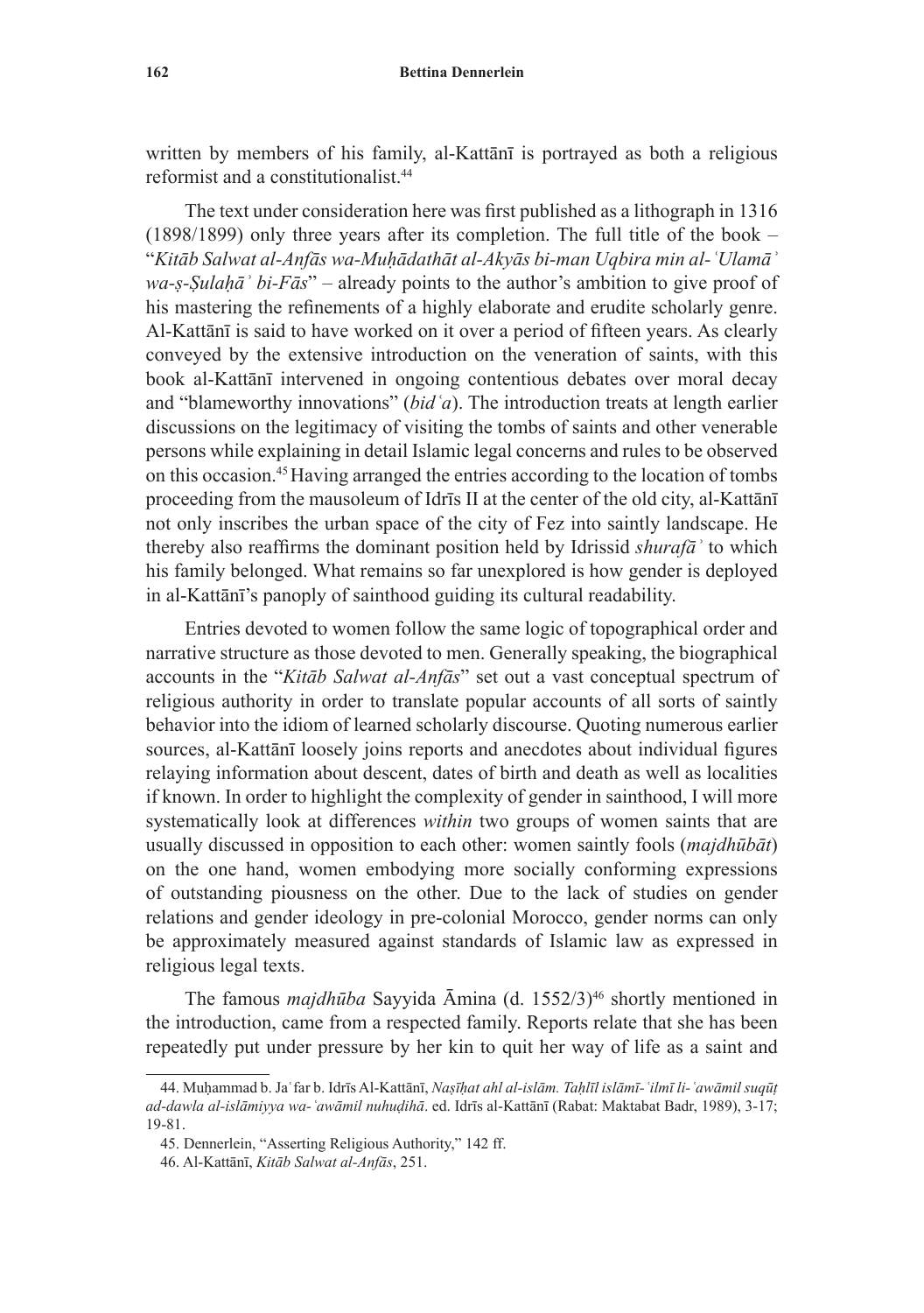return to ordinary forms of life. In the "*Kitāb salwat al-anfās*," she is portrayed as *waliyya* granted with divine chosenness or "distinctiveness" (*khuṣūṣiyya*). In her relationship with her *shaykh*, the *majdhūb* Sīdī ʿĀlī aṣ-Ṣanhājī, she is designated as his servant (*khādima*) and bedfellow (*ḍājiʿa*). During this relationship, her behavior blatantly infringed upon acceptable social norms in several respects. She is said to have once refused eating a meal prepared by her family throwing it in the direction of a dog to express her contempt for her family's disregard of her bond with aṣ-Ṣanhājī. On another occasion, her family took her home by force putting her in chains to keep her apart from her *shaykh*. However, upon hearing his voice calling her, though he was far away, she miraculously broke her chains and returned to him. After this manifestation of saintly power, her family is said to have finally left her alone. Al-Kattānī furthermore mentions reports about Sayyida Āmina having exhibited inexplicable bleedings insinuating that they were connected (again in miraculous ways) to *jihād* against the Portuguese. After the death of her *shaykh*, Sayyida Āmina is said to have married her cousin, thus permanently returning to her former life. In this case, as most visibly yet not exclusively expressed in terms of gender, breaking conventional norms can be seen to have marked the passage from the realm of the ordinary to the realm of sainthood. At the same time, in both realms, Sayyida Āmina was associated socially as well as sexually with a male figure embodying the respective kind of symbolic capital in which she successively shared: saintly authority on the one hand, familial pedigree on the other. Besides, the passage from one realm to the other was obviously reversible – with agency being projected onto the workings of devine attraction (*jadhb*) as clearly illustrated by the futility of the family's initiative to force Sayyida Āmina to abandon her life at the side of her master.

The second example of a *majdhūba* to be discussed here is the entry devoted to another Sayyida Āmina who died in 1750/51.47 The "*Kitāb salwat al-anfās*" presents her as "senseless saintly fool" (*majdhūba bahlūla*) and as *ṣāliḥa*, venerated by the elite (*khāṣṣa*) as well as the common people (*ʿāmma*). As a consequence of her divine attraction (*jadhb*), she is described to have been seized by "permanent absence" (*ghāʾiba dāʾima*) exempting her from requirements of Islamic law (*sāqiṭat at-taklīf*). She is said to have exclusively spoken in allusions full of references to the Quran. Moreover, she is portrayed having been able to predict precise events to happen in the future. Women, as well as men, are reported to have passed by to see her at any time presenting their worries. Purportedly, Sayyida Āmina was equally respected by leaders (*ruʾasāʾ*) who are not specified in the entry. Indicating her saintly behavior, she is described to have sealed herself off from time to time, to have banged doors and uttered curses. In addition, Sayyida Āmina is depicted dressed invariably in a green *qashāba* and wearing a beard (*liḥya*) "like (the beard of) men." As in the previous case, gender here serves as a key marker of transgression ascribed to the power of divine

<sup>47.</sup> Al-Kattānī, *Kitāb Salwat al-Anfās* I, 350-1.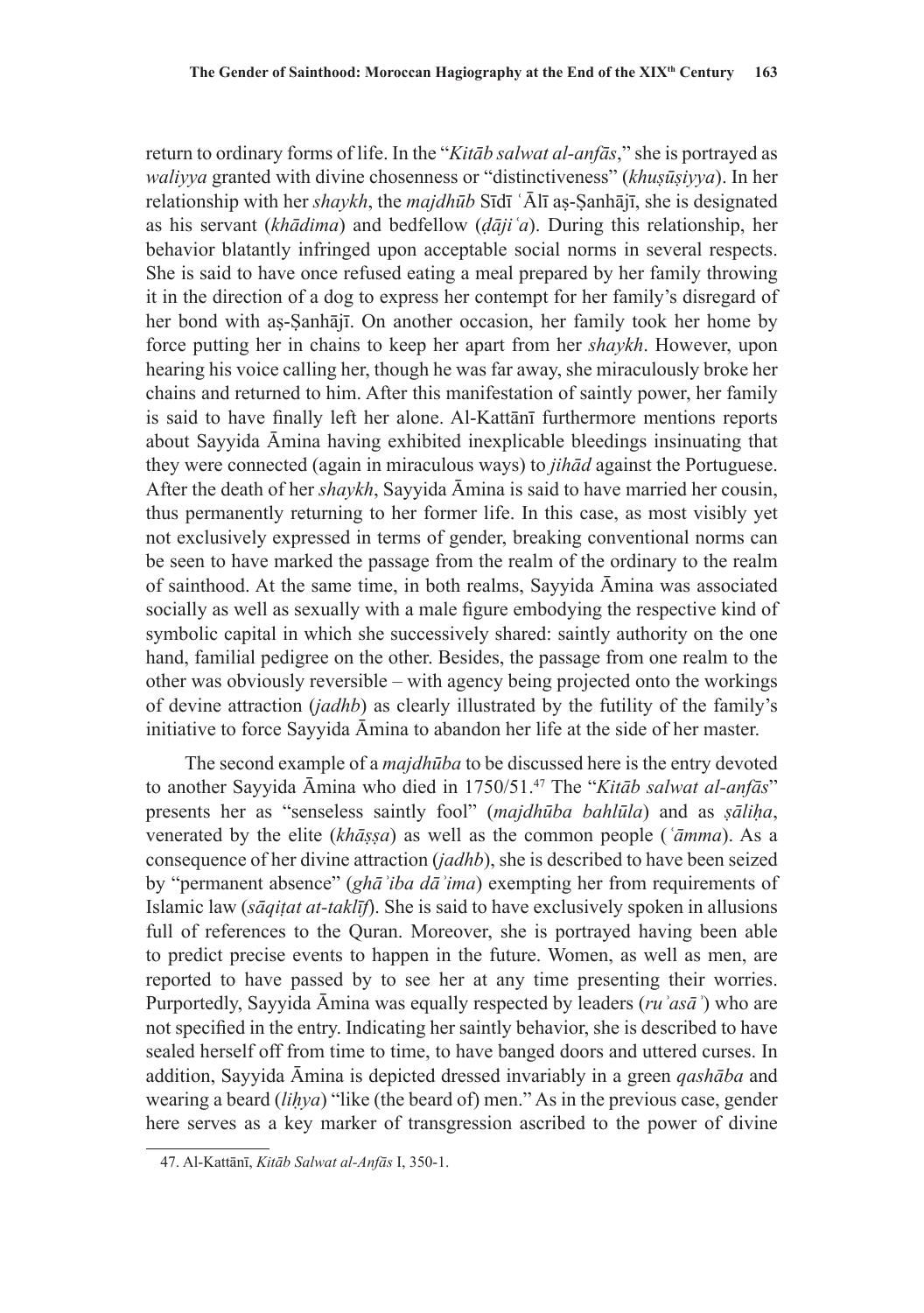"attraction." Yet, Sayyida Āmina is characterized by inversed gendered behavior and outward appearance. She seems to have independently incorporated saintly authority without being attached to male kin or figures of authority.

The third and last example from the group of *majdhūbāt* to be discussed is the entry devoted to Sayyida Şafiyya (d. 1784).<sup>48</sup> Sayyida Şafiyya is presented as *al-marʾa aṣ-ṣāliḥa al-waliyya al-fāliḥa al-majdhūba as-sālika,* thereby blending rather heterogeneous forms of ethical authority with closeness (to God) and blessedness as well as with attraction (to God) and progression on the path (of the Sufi towards higher states). It is reported that before being attracted, Sayyida Safiyya lived from manufacturing small prayer rugs  $-$  a fact designating both humble origin and self-reliance. After experiencing *jadhb*, Sayyida Safiyya started to utter senseless sounds and ended up quitting her commercial activities in the centre of Fez. Upon returning to the city, she is said to have spoken alternately in comprehensible and incomprehensible ways. She began to uncover her private parts and got herself a dog – both blatant infringements upon social and Islamic legal norms. Yet, according to reports, no one took offence with her conduct. In addition to predicting the future, she is described as having frankly and fearlessly rebuked not only the *ʿulamāʾ* of her time but also the sultan for policing religious scholarship as well as for other injustices. According to the "*Kitāb salwat alanfās*," Sayyida Ṣafiyya was equally known for her nocturnal disturbances preventing people from sleep – indicating by the same token her own habit of renouncing any convenience. In this case again, divine attraction and passage to the realm of sainthood are marked by transgressing gender norms. At the same time, Sayyida Ṣafiyya is depicted as *sālika* – a notion strongly resonating with the voluntarism of the "Mysticism of personality" as defined by Annemarie Schimmel<sup>49</sup> suggesting her active involvement in spiritual advancement. No attachment to a male master or a saint is mentioned. The socially constructive dimension of sainthood embodied by Sayyida Ṣafiyya is most clearly expressed by her outstanding courage to fault the powerful. Even if admonishing the ruler was a trope in Moroccan reports on saints,<sup>50</sup> the gendered and sexualized forms of transgression of *majdhūbāt* can also be read to more specifically mirror moments of socio-political turmoil.<sup>51</sup>

The complexity of configurations of gender in sainthood is just as clear when looking at different examples from the second group of women saints who at first sight displayed more socially conforming forms of piousness.

Coming from a well reputed family, ʿĀʾisha bint ʿAlī Būnāfiʿ (d. 1763/1764), married to a *muʿadhdhin* of the Qarawiyyīn Mosque and mother of his sons,

<sup>48.</sup> Al-Kattānī, *Kitāb Salwat al-Anfās* II, 13-14.

<sup>49.</sup> Annemarie Schimmel, *Mystische Dimensionen des Islam. Die Geschichte des Sufismus* (Köln: Diederichs, 1985), 18-9.

<sup>50.</sup> Kilito, "Speaking to Princes."

<sup>51.</sup> El Adnani, "Saintes et Majdūbātes," 39-41.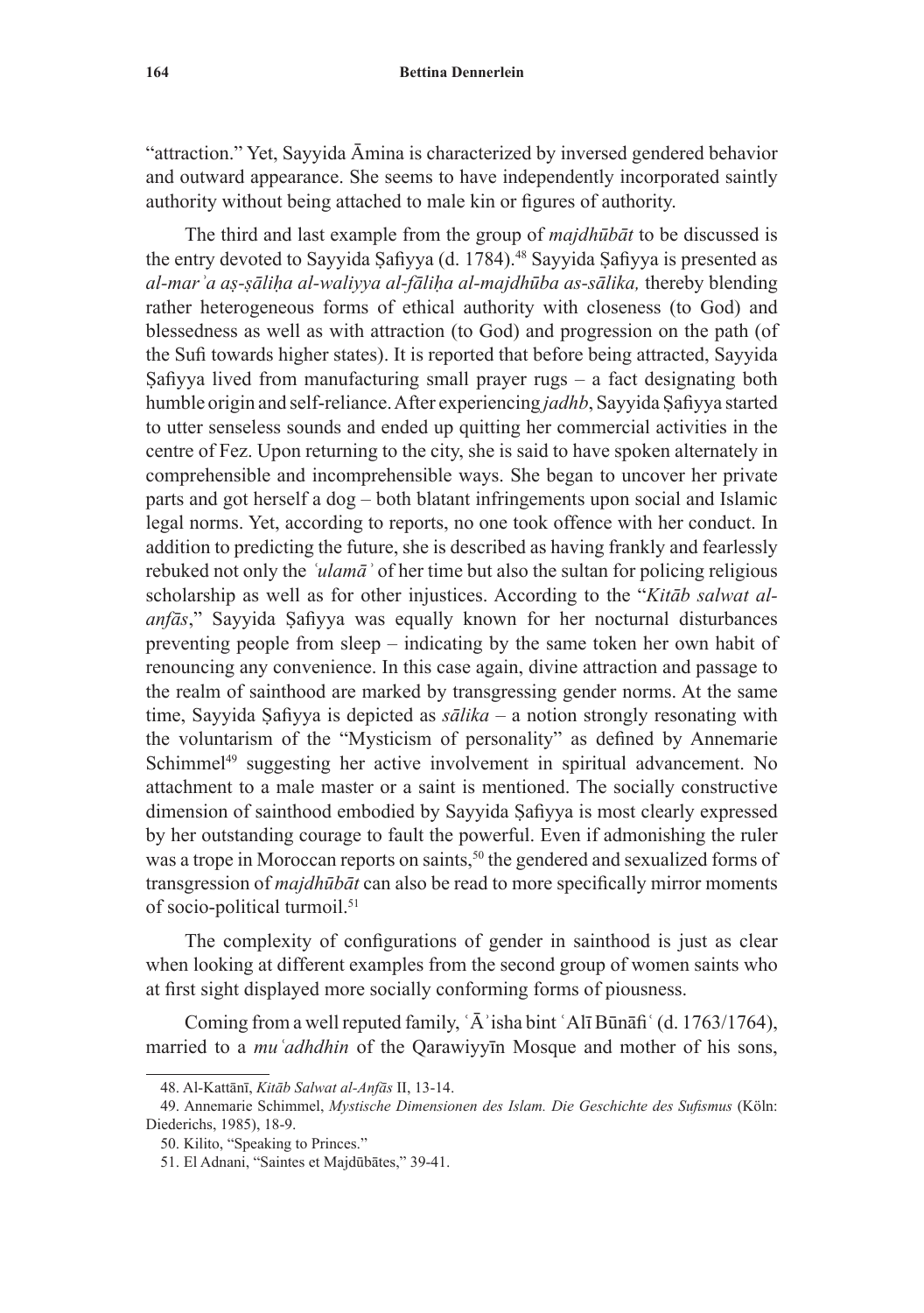is presented as *al-ʿālima as-sayyida*. <sup>52</sup> She is described as having been of high morality (*akhlāq*), treating her husband softly. Her enduring character and quietness are specifically underlined. She is said to have patiently and without complaint borne the loss of close kin (her mother, children, and an uncle). The "*Kitāb Salwat al-Anfās*" mentions that she devoted most of her time to practicing remembrance of God (*dhikr*) and reading the Quran. It is related that she visited highly esteemed scholars of her time and participated in their learned circles (*majālis*). Towards the end of her life, she purportedly engaged in ceaseless ablution and prayer – either at Qarawiyyīn or at the grave of Mawlay Idrīs II. In this case, religious venerability played out partly in the realm of everyday life and largely in conformity with more conventional gender norms. Passage from the realm of the ordinary to the realm of sainthood is marked less by transgression than by mitigation. Outstanding piousness and knowledge in the discursive sciences (*'ilm*) seem to have allowed expanding the perimeters of acceptability as expressed in Sayyida ʿĀʾisha's devotion to reading the Quran, studying and practicing *dhikr*.

Illustrating intrinsic tension between conventional norms and sainthood, the next example sheds further light on the workings of gender in socially conforming outward behavior of women saints. Sayyida Fāṭima whose date of death is said to be unknown is presented in the "*Kitāb Salwat al-Anfās*" as *al-marʾa al-waliyya aṣ-ṣāliḥa adh-dhakiyya*, thereby combining closeness to God with ethical authority and intelligence.53 Sayyida Fāṭima is further accredited with belonging to the category of *ṣāliḥāt ʿārifāt* insinuating her advanced knowledge of things beyond the reach of discursive or text-based forms of cognition (i.e. higher truths). At the same time, Sayyida Fāṭima is described as having shown special reverence to her husband and as having been eager to fulfill his wishes and cater for his demands. Her fame as a saint is mainly based on a report attributed to the saint and Sufi Sīdī Ibrāhīm az-Zawāwī (d. 1553/1554). According to this report, az-Zawāwī once fell ill on a journey from Tunisia to Morocco. On his sickbed, by way of miracle (*ʿalā sabīl kharaj al-ʿāda*), Sayyida Fāṭima appeared to him. She cured him and, upon being asked by him, told her name and place of residence. On a later visit to Fez, az-Zawāwī went to her dwelling and knocked on her door wanting to find out about her. Sayyida Fāṭima opened and let him in. As guest in her house, az-Zawāwī witnessed her serving her husband, wearing typical women's clothes, and being excessively dedicated to carrying out her everyday duties. Astonished by this behavior, az-Zawāwī asked her how she could possibly be distinguished by what God has awarded her (meaning her power to appear in faraway places and to heal sick persons) while living her life as she did. Sayyida Fāṭima is recounted to have replied that serving her husband's right (*ḥaqq azzawj*) was part of serving God's right (*ḥaqq allāh*). In this case, the performance

<sup>52.</sup> Al-Kattānī, *Kitāb Salwat al-Anfās* II, 211-2.

<sup>53.</sup> Al-Kattānī, *Kitāb Salwat al-Anfās* I, 153-4.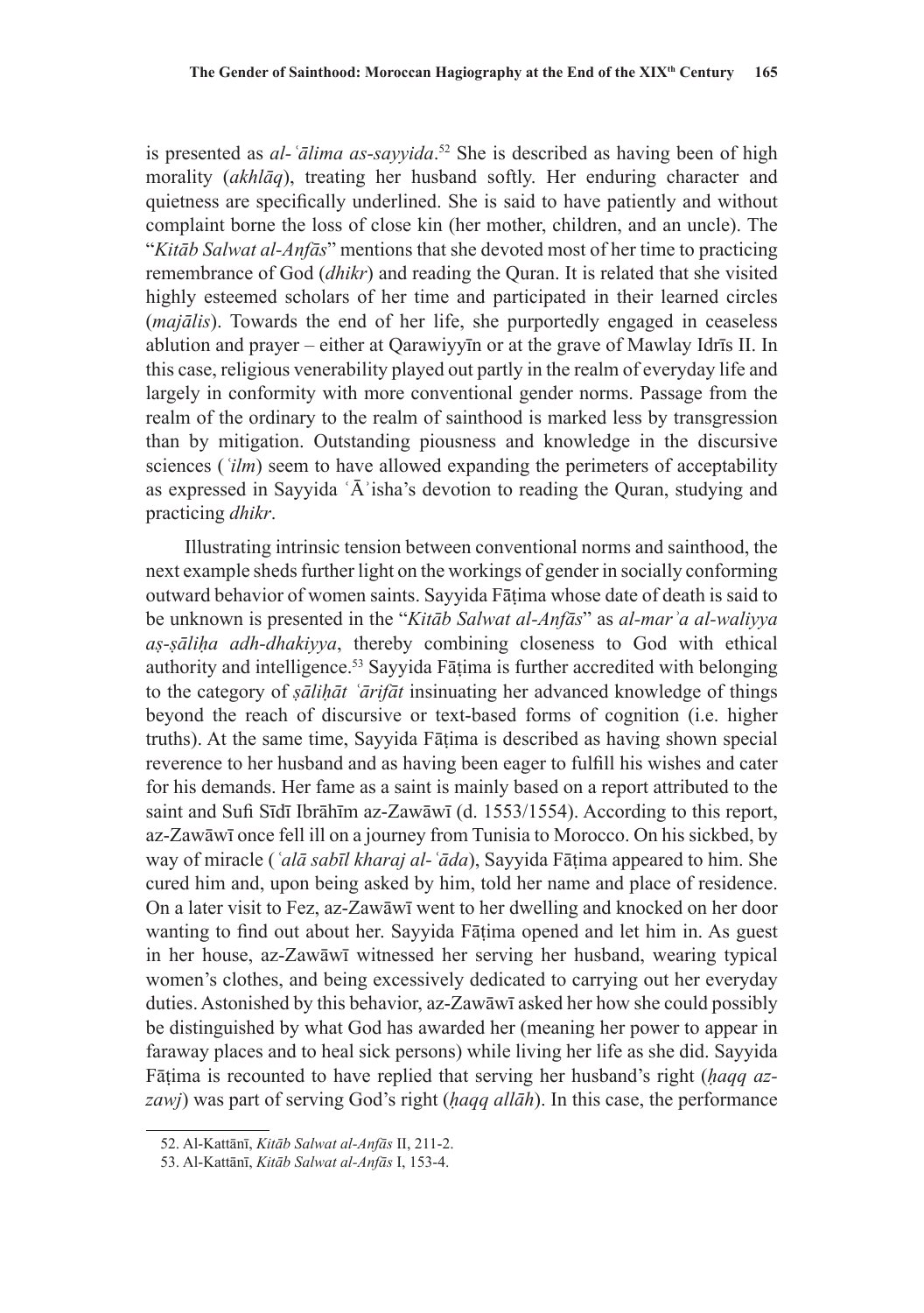of saintly power through miracles was accompanied by ostentatious obedience to established gender norms in executing exigencies of normal life. However, for the latter behavior to become readable as an expression of sainthood obviously required elucidation.

Other examples from the same group of women saints highlight the ambiguous and potentially transgressive nature of executing duties apparently sanctioned by conventional conduct. This is the case of the entry devoted to Sayyida  $\tilde{A}$  isha bint Shaqrūn al-Fakhkhār (d. 1647).<sup>54</sup> Sayyida 'Ā' isha's pedigree is discernable by the fact that her close kin including her mother, but also her husband, her son, and one of her daughters are likewise mentioned in the "*Kitāb Salwat al-Anfās.*" A bearer of blessedness (*baraka*) and endowed with honorable morals (*akhlāq karīma*), Sayyida ʿĀʾisha is said to belong to the *ṣāliḥāt qānitāt*, thus stressing her ethical authority combined with firm obedience to God. The entry devoted to her specifies that Sayyida ʿĀʾisha treated her parents and the companions of her husband with utmost respect and only spoke to tell the truth. Reports recount that she cooked in a tiny used pot from which she fed all members of the household as well as guests. Never did she change the pot or prepare more than it could contain. Moreover, she would not allow anyone else to cook. Her husband is reported to have once suggested that he hire a servant to assist her but she continued as she did before. In this case again it is not transgression but a specific move to tweak gender norms as defined by social status that mark Sayyida ʿĀʾisha's leaving the realm of ordinary life behind. In addition, providing miraculously abundant food in unassisted ways can be seen to re-code the activity of cooking transposing it into the realm of sainthood.

Yet a different example is the case of another saint known as Sayyida Ṣafiyya (d. 1681/1682). While being described as particularly well-behaved, modest, and chaste,<sup>55</sup> Sayyida Safiyya is also said to have exemplified *murū*<sup>'</sup>a – chivalry or distinctive sense of honor, usually attributed to men expressing an ideal of manliness often directly linked to power.<sup>56</sup> It is reported that Sayyida Ṣafiyya once noticed a stranger who had intruded into her house gazing at her. She right away cursed him to go blind and, according to transmitted accounts, he indeed did go completely blind only a few days later. The entry clarifies that this episode counts among the miracles Sayyida Ṣafiyya has performed. Apart from that, Sayyida Ṣafiyya is described as having spent her life remote from everything familiar or convenient (*màalūf*) to ordinary people – most notably from marriage and childbirth. The notion of remoteness from what is usually considered convenient (*màalūf*) resonates with descriptions of Sufi exercises of self-disciplining by relinquishing conventional forms of conduct and comfort. In

<sup>54.</sup> Al-Kattānī, *Kitāb Salwat al-Anfās* II, 329-30.

<sup>55.</sup> Al-Kattānī, *Kitāb Salwat al-Anfās* II, 332.

<sup>56.</sup> Bichr Farès, "Murūʾa," in *Encyclopaedia of Islam* 2, ed. P. Bearman, Th. Bianquis, C.E. Bosworth, E. van Donzel, W.P. Heinrichs, (Leiden: Brill, 2012), Consulted online on January 17 2020. URL: http://dx.doi.org/10.1163/1573-3912\_islam\_SIM\_5555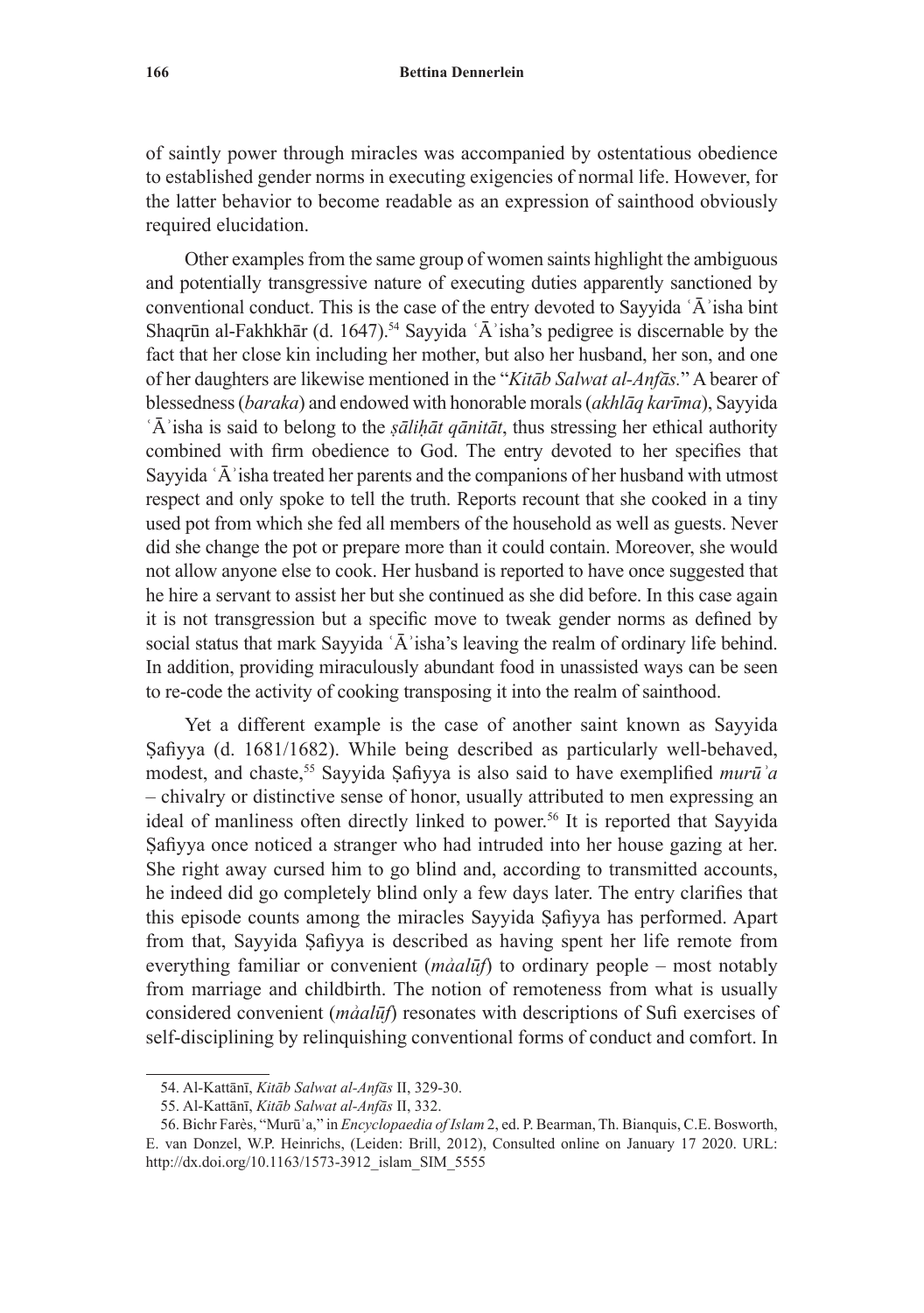this case, typically female characteristics such as modesty and decency combined with *murū*<sup>'a</sup> and renouncing marriage and childbirth as self-imposed practice mark Sayyida Ṣafiyya off from the realm of ordinary life. Differently gendered qualities are merged and re-coded in narrating her life to reflect specific features of sainthood.

The last and, at the same time, least spectacular example from the second group of women saints is the entry devoted to Sayyida Āmina bint Sīdī ʿAbdarraḥmān al-Fāsī al-Fihrī (d. 1722). Belonging to one of the most renowned families of her native town, Sayyida Āmina is depicted as *aṣ-ṣāliḥa al-baraka alqānita dhāt al-ʿaql wa-z-zuhd* – merging exemplarity with charisma, piousness, reason and abstention. She is portrayed as having been uninterruptedly occupied by acts of piety and as having devoted most of her time to remembering God. Equipped with large prayer beads, Sayyida Āmina is reported to have followed the rites of the most recognized Sufi masters inspired by al-Jilānī, Ibn Mashīsh and ash-Shādhilī. She is said to have exclusively assembled female followers. Having herself only rarely spoken, she ordered her followers away when they spoke too much. In this case, displaying exceptional piousness did not openly infringe upon established standards of acceptability. Yet, voluntary abstention and being unremittingly involved in religious duties clearly set Sayyida Āmina apart from gendered routines of ordinary life. Thus, facets of conventional behavior like gender segregation as indicated by her uniquely female following can be read to have been geared towards requirements of the kind of saintly authority she was seen to embody.

### **Concluding remarks**

Despite the obvious existence of strict hierarchies between men and women, the close reading of entries devoted to women saints from the "*Kitāb Salwat al-Anfās* shows that gender in hagiography is not limited to reflecting generalizable patriarchal norms. It therefore seems insufficient to interpret saintly women simply as expressing marginalization or exceptionality. Also, transgression in the case of women saints cannot be reduced to violating immovable gender norms. While marking and upholding social hierarchies, gender appears itself to be modulated not only by social status but also by figurations of sainthood. The role played by gender norms in sainthood is multidimensional. Gendered transgression is differently expressed and narrated reflecting the complexities of the realm of sainthood as well as of social structures more generally. As a system of signifying relations of power, gender serves to negotiate different kinds of contested and shifting boundaries beyond sexual difference – including those between saintly performance and ordinary life, between legitimate and non-legitimate figurations of religious authority, and between social groups. At the same time, the variety and fluidity of gendered behavior allows for multifaceted and ambiguous figurations of sainthood that can be read and appropriated in different ways. Accordingly, gender in Islamic discourse needs to be contextualized and understood as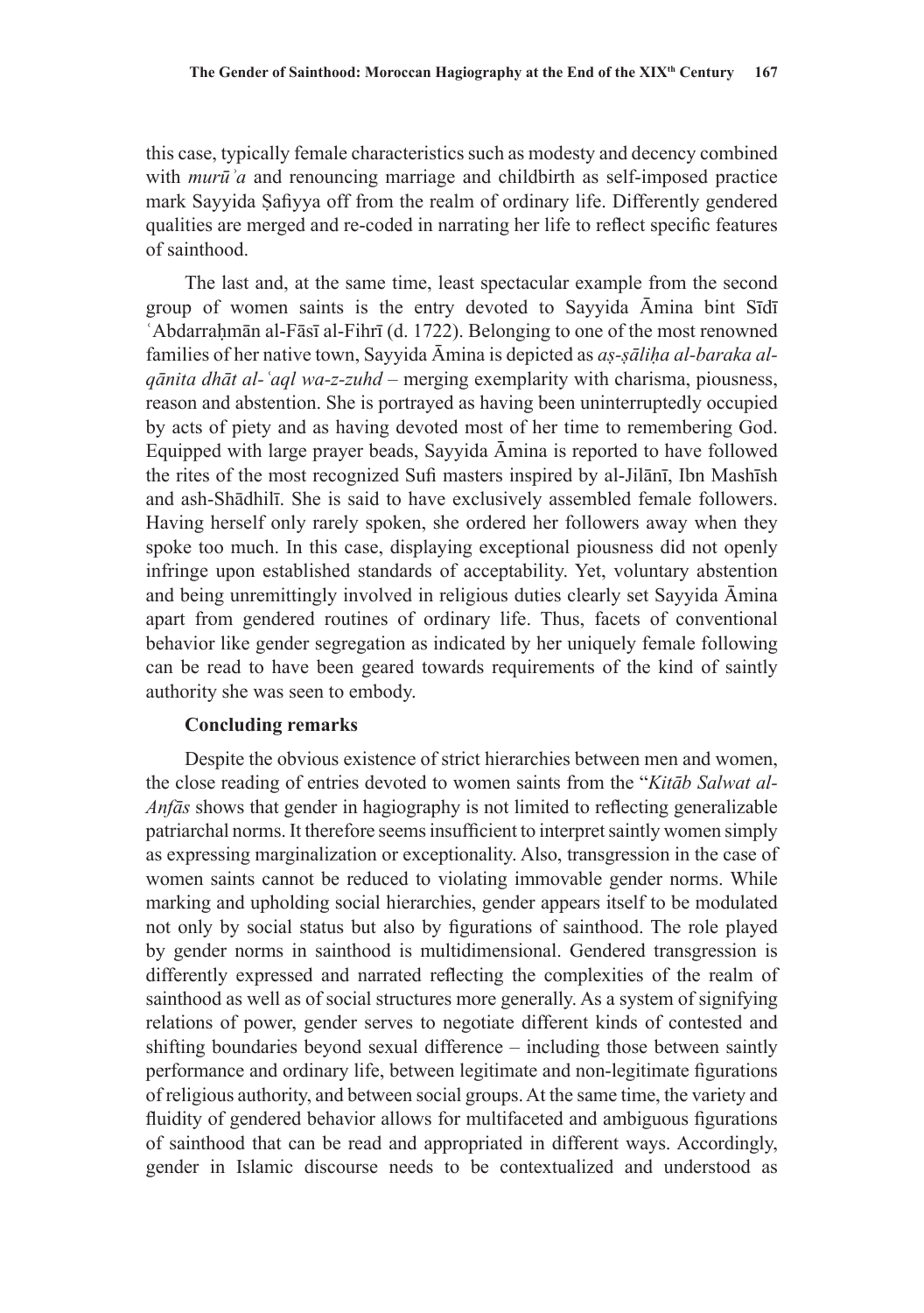historically situated and malleable. In this respect, results presented here also speak to discussions on the role played by gender in the pre-colonial Muslim world more broadly – discussions that often revolve around the highly contested and politicized issues of sexuality or sexual identity.<sup>57</sup>

## **Bibliography**

- Al-Kattānī, Muḥammad b. Jaʿfar b. Idrīs. *Naṣīḥat ahl al-islām. Taḥlīl islāmī ʿilmī li-ʿawāmil suqūṭ ad-dawla al-islāmiyya wa-ʿawāmil nuhuḍihā*. ed. Idrīs al-Kattānī. Rabat: Maktabat Badr, 1989.
	- \_\_\_\_\_\_. *Salwat al-Anfās wa-Muḥādathāt al-Akyās bi-man Uqbira min al-ʿUlamāʾ wa-ṣ-Ṣulaḥāʾ bi-Fās*. ed. Abdallāh al-Kāmil b. Muḥammad aṭ-Ṭayyib al-Kattānī, Ḥamza b. Muhammad at-Tayyib al-Kattānī and Muhammad Hamza b. Muhammad 'Alī al-Kattānī, 3 Vols. Casablanca: Dār ath-Thaqāfa, 2004.
- Anderson, Benedict. *Imagined Communities*. London: Verso, 1983.
- Asad, Talal. "The Idea of an Anthropology of Islam." In *The Social Philosophy of Ernest Gellner*, ed. John A. Hall and Ian Jarvie, 381-403. Amsterdam/Atlanta: Rodopi, 1996.
- Babayan, Kathryn and Afsaneh Najmabadi. *Islamicate. Sexualities. Translations across Temporal Geographies of Desire.* Harvard: Harvard University Press, 2008.
- Balqazīz, ʿAbdelilāh. *Al-khiṭāb al-iṣlāḥī fī l-Maghrib: At-takwīn wa-l-maṣādir 1844-1918*. Beirut: Dār al-Muntakhab al-ʿArabī, 1997.
- Bazzaz, Sahar. "Heresy and Politics in Nineteenth-Century Morocco." *Arab Studies Journal* 10/11, 2/1, (Fall 2002/Spring 2003): 67-86.
	- \_\_\_\_\_\_. "Reading Reform beyond the State: Salwat al-Anfas, Islamic Revival and Moroccan National History." *Journal of North African Studies* 13 (1) (2008): 1-13.
	- \_\_\_\_\_\_. *Forgotten Saints. History, Power, and Politics in the Making of Modern Morocco*. Cambridge: Cambridge University Press, 2010.
- Bel, Alfred. *La religion musulmane en Berbérie: Esquisse d'histoire de sociologie religieuse*. Paris: P. Geuthner, 1938.
- Bourdieu, Pierre. *La domination masculine*. Cambridge: Polity, 2001.
- \_\_\_\_\_\_. "The Forms of Capital." In *Cultural Theory: An Anthology*, ed. Imre Szeman and Timothy Kaposy, 81-93. Oxford: Wiley-Blackwell, 2011.
- Burke, Edmund. *Ethnographic State: France and the Invention of Moroccan Islam*. Oakland: University of California Press, 2014.
- Chow, Rey. "Where Have all the Natives Gone." In *Feminist Postcolonial Theory. A Reader*, ed. Reina Lewis and Sara Mills, 324-49. New York and London: Routledge, 1994.
- Clancy-Smith, Julia. "The House of Zeyneb: Female Authority and Saintly Succession in Colonial Algeria." In *Women in Middle Eastern History*, ed. Nikki R. Keddie and Beth Baron, 254-74. Yale: Yale University Press, 1992.
	- \_\_\_\_\_\_. *Rebel and Saint: Muslim Notables, Populist Protest, Colonial Encounters (Algeria and Tunisia 1800-1904)*. Berkeley: University of California Press, 1994.
- Combs-Schilling, M. Elaine. *Sacred Performances: Islam, Sexuality and Sacrifice*. New York, Oxford: Columbia University Press, 1989.

Connell, R. W. *Masculinities*. Berkeley: University of California Press, 2015.

Cornell, Vincent. *Realm of the Saint: Power and Authority in Moroccan Sufism*. Austin: University of Texas Press, 1998.

<sup>57.</sup> Kathryn Babayan et.al., *Islamicate Sexualities. Translations across Temporal Geographies of Desire*, (Harvard: Harvard University Press, 2008); Masad, *Desiring Arabs* (Chicago: University of Chicago Press, 2007); Dror Ze'evi, *Producing Desire: Changing Sexual Discourse in the Ottoman Middle East, 1500-1900* (Berkeley: University of California Press, 2006).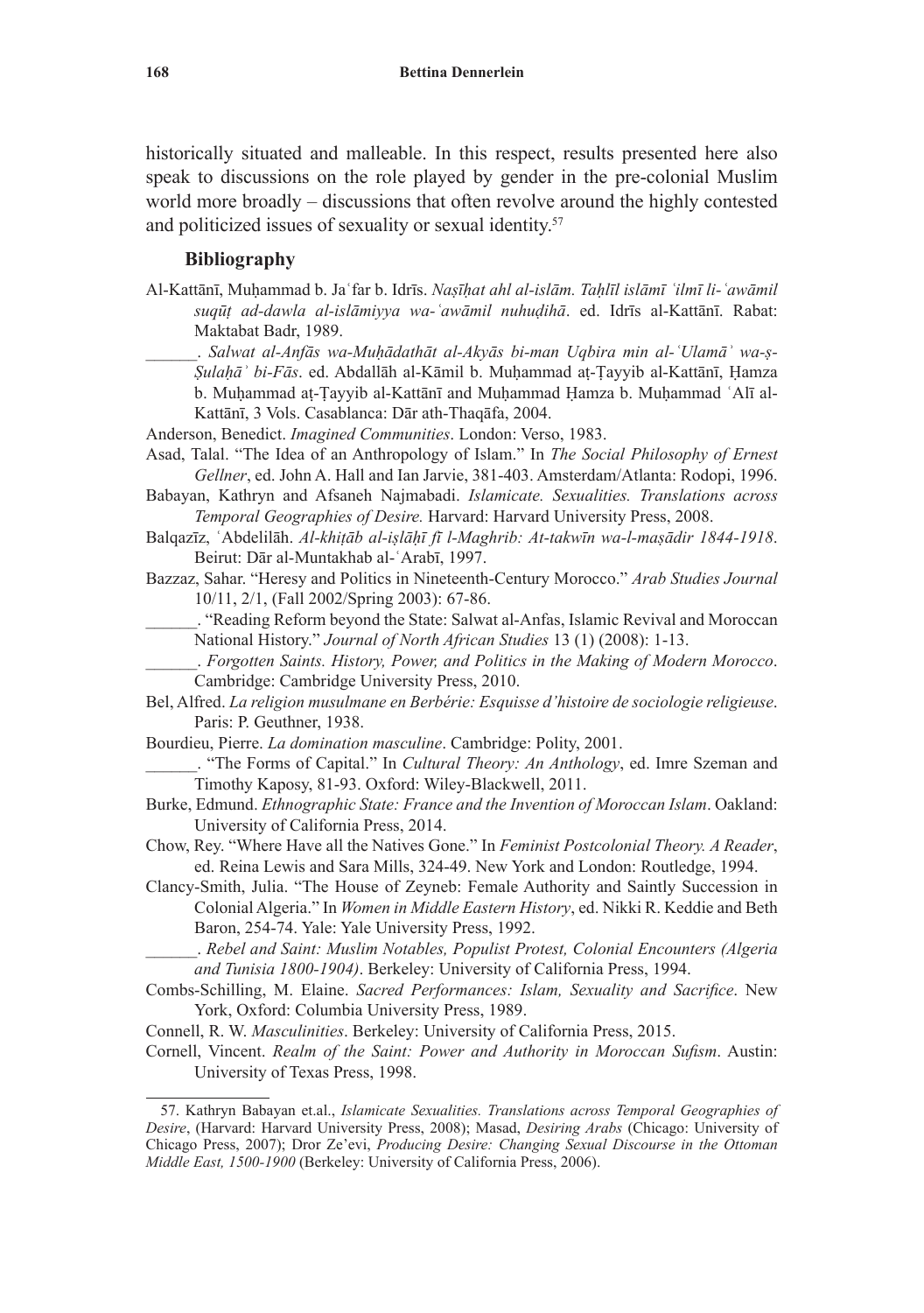Dennerlein, Bettina. "Asserting Religious Authority in Late 19th/Early 20th Century Morocco. Muḥammad b. Jaʿfar al-Kattānī (d. 1927) and his Kitāb Salwat al-Anfās." In *Speaking for Islam. Religious Authorities in Muslim Societies*, ed. Gudrun Krämer and Sabine Schmidtke, 128-52. Leiden: Brill, 2006.

\_\_\_\_\_\_. *Religion als Reform*. Berlin: Klaus Schwarz Verlag, 2018.

- Derrida, Jacques and Eric Prenowitz. "Archival Fever: A Freudian Impression." In *Diacritics* 25 (2) (1995): 9-63.
- Depont, Octave and Xavier Coppolani. *Les confréries religieuses musulmanes*. Algiers: A. Jourdan, 1897.
- Dermenghem, Émile. *Le culte des saints dans l'Islam maghrébin*. Paris: Gallimard, 1954.
- Drague, Georges. *Esquisse d'histoire religieuse du Maroc. Confréries et zaouias*. Paris: Peyronnet, 1951.
- Eickelman, Dale F. *Moroccan Islam: Tradition and Society in a Pilgrimage Center*. Austin: University of Texas Press, 1976.
- El Adnani, Jillali. "Saintes et Majdūbātes." In *Cahiers de Recherche Centre Jacques Berque*, III (2005): 37-43.
- El Mansour, Mohamed. *The Power of Islam in Morocco. Historical and Anthropological Perspectives*. London and New York: Routledge, 2020.
- Farès, Bichr. "Murūʾa," In *Encyclopaedia of Islam* 2, ed. P. Bearman, Th. Bianquis, C.E. Bosworth, E. van Donzel, W.P. Heinrichs. Brill, 2012. Consulted online on January 17 2020. URL: http://dx.doi.org/10.1163/1573-3912\_islam\_SIM\_5555
- Garcia-Arenal, Mercedes. "Sainteté et pouvoir dynastique au Maroc: La résistance de Fès aux Sa'diens." In *Annales ESC* 45 (4) (1990): 1019-42.
- Geertz, Clifford. *Islam Observed. Religious Development in Morocco and Indonesia*. New Haven and London: Yale University Press, 1968.
- Gellner, Ernest. *Muslim Society*. Cambridge, New York, Melbourne: Cambridge University Press, 1981.
- Gramlich, Richard. *Die Wunder der Freunde Gottes. Theologien und Erscheinungsformen des islamischen Heiligenwunders*. Stuttgart: Steiner-Verlag-Wiesbaden, 1987.
- Hammoudi, Abdellah. "Segmentarité, stratification sociale, pouvoir politique et sainteté. Réflexions sur les thèses de Gellner." *Hespéris-Tamuda* 15 (1974): 147-79.
	- \_\_\_\_\_\_. "Segmentarity, Social Stratification, Political Power and Sainthood: Reflections on Gellner's Theses." *Economy and Society* 9 (3) (1980a): 279-303.
		- \_\_\_\_\_\_. "Sainteté, pouvoir et société: Tamgrout au XVIIe et XVIIIe siècles." *Annales ESC* 35 (3) (1980b): 615-41.

\_\_\_\_\_\_. *Master and Disciple. The Cultural Foundations of Moroccan Authoritarianism*. Chicago/London: University of Chicago Press, 1997.

- Hart, David. "The Saint and the schoolmaster, or Jbala Warlord and Rifian Reformer Revisited: Conflicting Views of Islam in a Confrontation and Power Clash in Colonial Northern Morocco, 1924-25." *The Journal of North African Studies* 6 (2) (2001): 29-60.
- Keddie, Nikki Ragozin. *Scholars, Saints and Sufis. Muslim Religious Institutions Since 1500*. Berkeley: University of California Press, 1972.
- Kilito, Abdelfattah. "Speaking to Princes: Al-Yusi and Mawlay Isma'il." In *In the Shadow of the Sultan. Culture, Power and Politics in Morocco*, ed. Rahma Bourquia and Susan G. Miller, 30-46. Cambridge: Harvard University Press, 1999.
- Kugle, Scott. *Sufis and Saints' Bodies*. Chapel Hill: University of North Carolina Press, 2007.
- Laroui, Abdallah. *Les origines sociales et culturelles du nationalisme marocain: 1830-1912*. Paris: Maspéro, 1977.

Masad, Joseph. *Desiring Arabs*. Chicago: University of Chicago Press, 2007.

Munson, Henry. *Religion and Power in Morocco*. New Haven and London: Yale University Press, 1993.